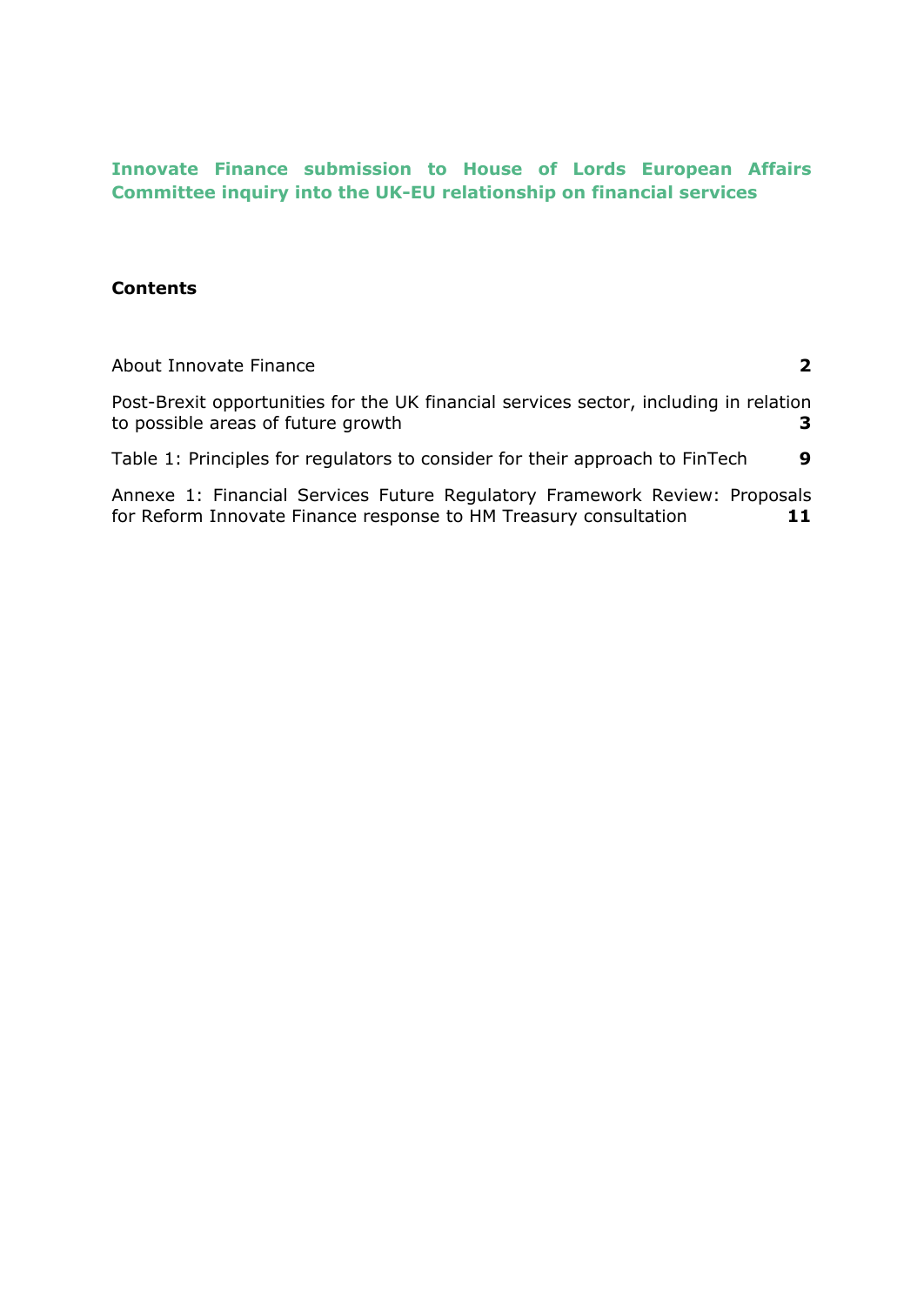### <span id="page-1-0"></span>**About Innovate Finance**

Innovate Finance is the independent industry body that represents and advances the global FinTech community in the UK. Innovate Finance's mission is to accelerate the UK's leading role in the financial services sector by directly supporting the next generation of technology-led innovators.

The UK FinTech sector encompasses businesses from seed-stage start-ups to global financial institutions, illustrating the change that is occurring across the financial services industry.

Since its inception in the era following the Global Financial Crisis of 2008, FinTech has been

synonymous with delivering transparency, innovation and inclusivity to financial services. As

well as creating new businesses and new jobs, it has fundamentally changed the way in which consumers and businesses access finance.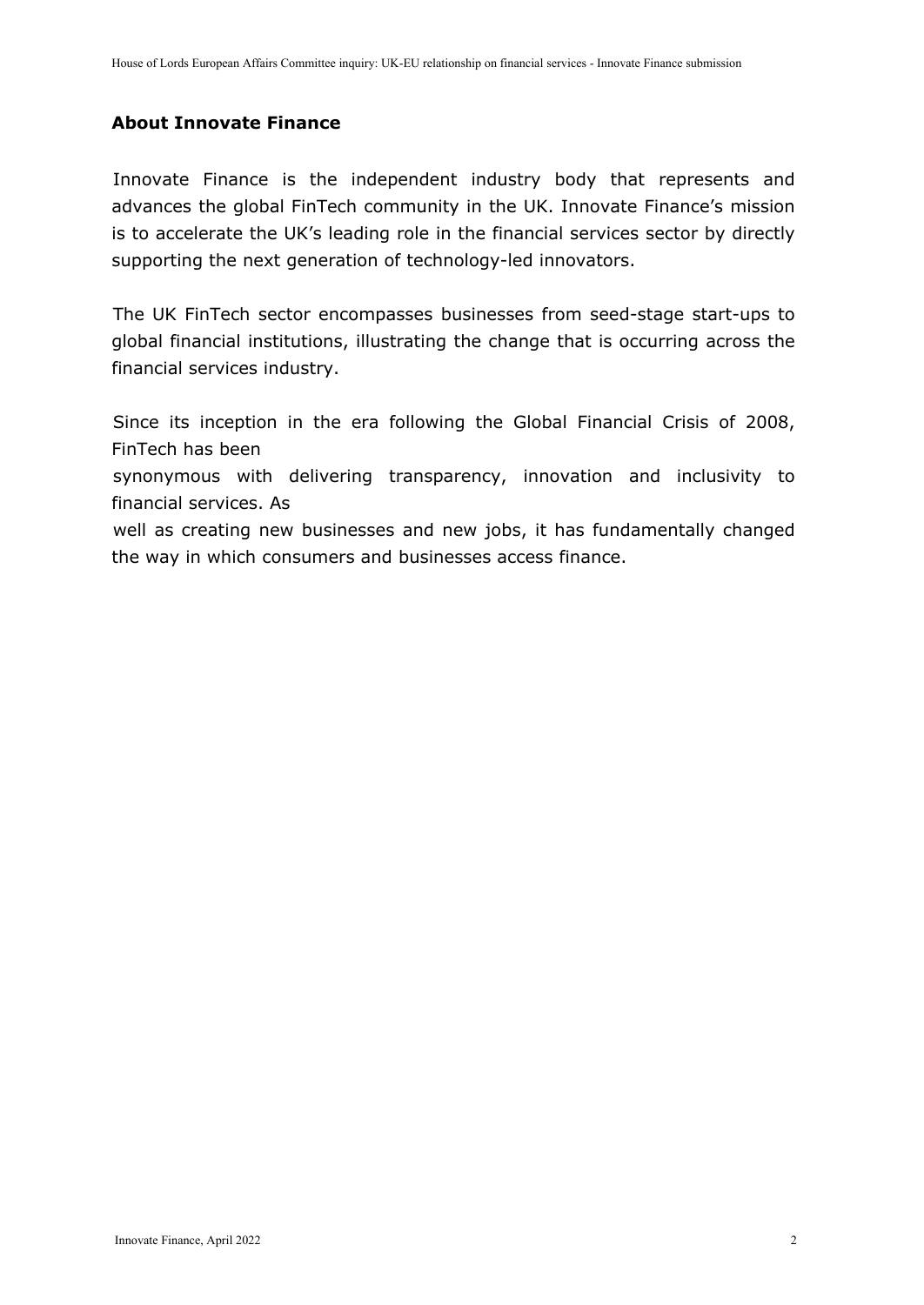## <span id="page-2-0"></span>**Post-Brexit opportunities for the UK financial services sector, including in relation to possible areas of future growth**

Financial technology (FinTech) is a fast-growing element of the UK's financial services sector.

FinTech companies have emerged since the global financial crisis of 2008, bringing new technology to bear, putting consumers and small businesses at the forefront of their business models.

To provide a sense of the growth of FinTech in the last decade:

● In 2021, \$11.6bn was invested into UK FinTech companies - a record number<sup>1</sup>. By way of comparison, in 2014 \$929m was invested into UK FinTech. Last year, only the United States attracted more capital into FinTech than the UK; on this measure Britain is well ahead of its European neighbours. This chart shows that in 2021 investment in the UK was equivalent to the next six countries in Europe's Top 10 combined.



1 <https://www.innovatefinance.com/capital/a-record-breaking-year-in-fintech/>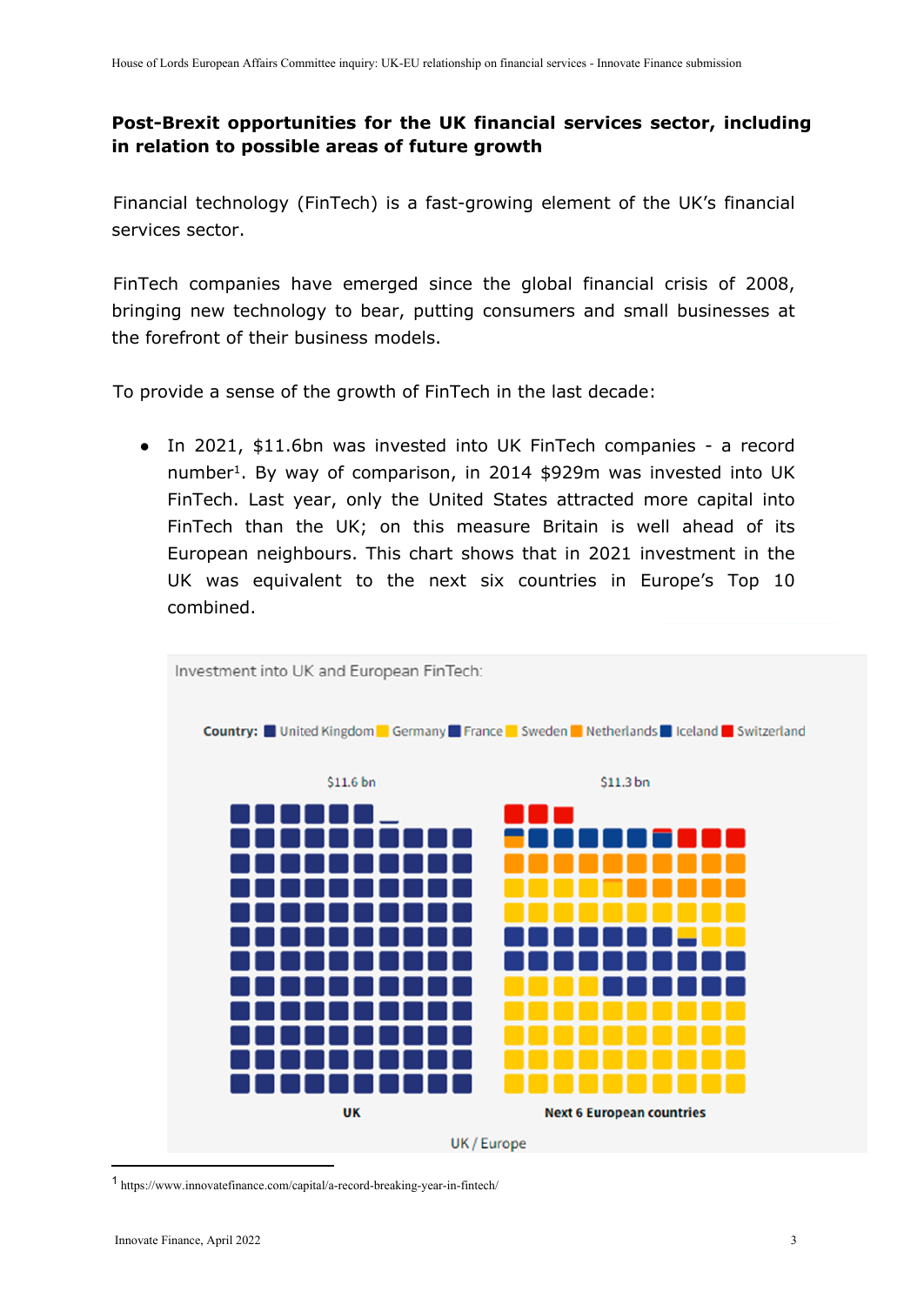- Data compiled by Innovate Finance in September 2021 shows that alternative FinTech lenders and banks increased their contribution of the total amount lent to all UK SMEs from 50% in 2014 to 65% in 2019 (from £69bn to £83bn). Despite initial obstacles and delays to obtaining accreditation for the Coronavirus Business Interruption Loan Scheme (CBILS), FinTech lenders and banks provided around 30% of all CBILS Loans to businesses in 2020.
- During the pandemic FinTechs have continued to support individuals and businesses, accelerating the adoption of FinTech products which are now being used by 8 out of 10 UK citizens.
- British FinTech firms are challenging and overtaking incumbent banks, with Revolut valued at \$33 billion last year. Other UK FinTech "unicorns" in the UK include: Checkout.com (valued at \$40bn in January 2022), OakNorth Bank (valued at \$5bn in 2021), Monzo (valued at \$4.5bn in December 2021), Starling Bank (valued at \$1.9bn in February 2021), and GoCardless (valued at \$1bn in March 2022)

The growth of new technologies such as cloud computing, blockchain and artificial intelligence, together with a greater consumer use of digital platforms for engaging with financial services and shopping (ecommerce) has powered the expansion of FinTech.

Another crucial element behind the UK FinTech success story is the UK's unique and proactive approach to FinTech regulation.

Initiatives such as the rollout of Open Banking, the FCA's regulatory "sandbox", and an overall desire to take a proportionate approach to regulating new business models has led to the UK taking the position as global leader for FinTech regulation. The success of the regulatory "sandbox" was such that it has now been replicated by nearly 50 other jurisdictions around the world.

Brexit is an opportunity for an even more forward-thinking UK regulatory system, one that protects the consumer and enables innovation and competition in financial services to thrive. This is crucial, because it is innovation and competition that ultimately leads to benefits for end users consumers, citizens and small businesses.

In its recent paper on the benefits of Brexit, the Government set out guiding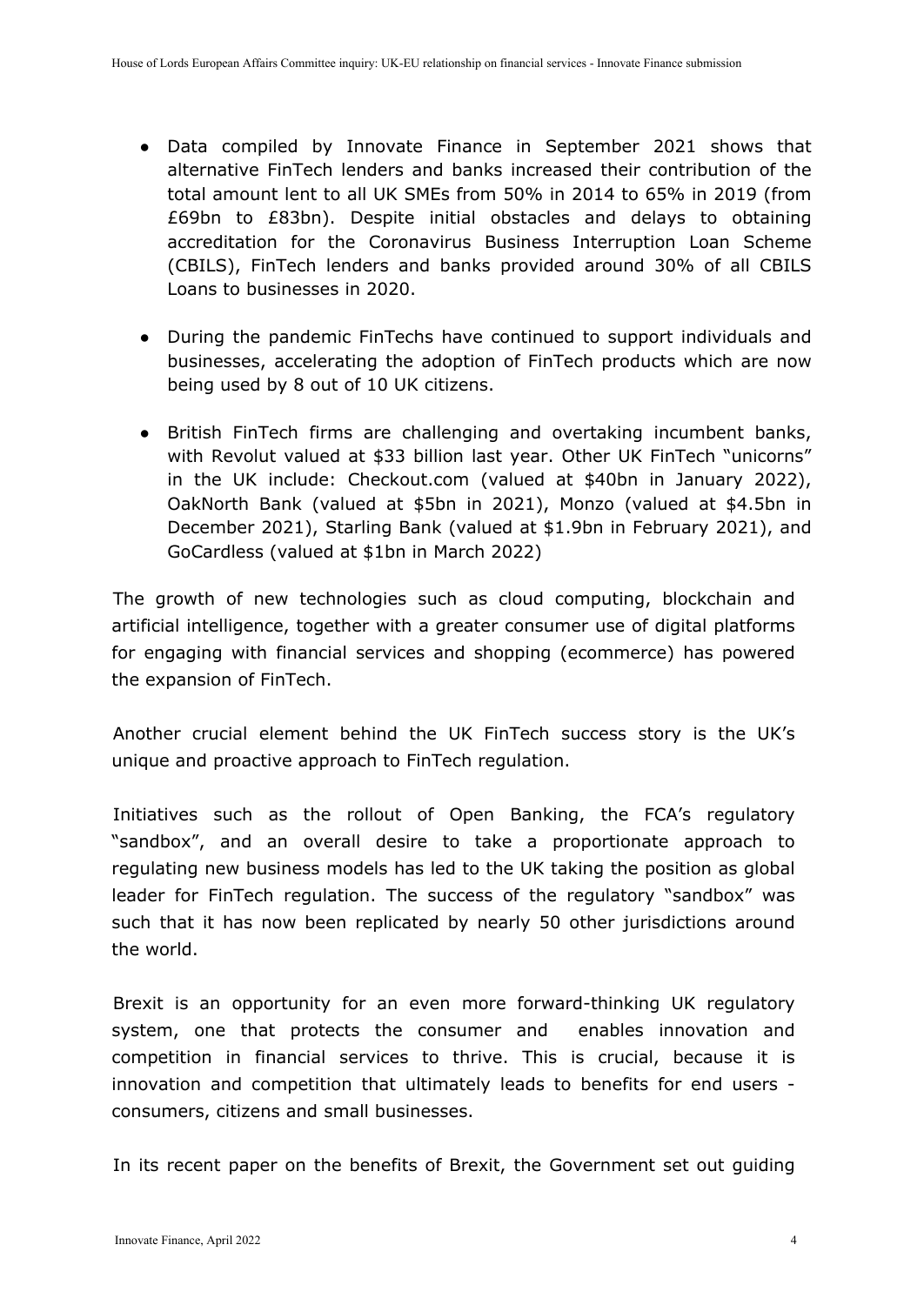principles for regulation which include a desire to "lead from the front" to develop new technology and 'proportionality'. However, many FinTech founders (including members of Innovate Finance) are concerned that these positive objectives are not always reflected in the actions of regulators like the FCA. FinTech firms fear regulators may take a more risk-averse approach.

Innovate Finance's view is that the UK requires a new wave of regulatory innovation to unlock and nurture the next generation of FinTech innovation for the benefit of consumers and small businesses.

## **Principles for regulators to consider for their approach to FinTech**

We would recommend that as regulators face new technology, their post-Brexit regulatory approach should be guided by three principles.

This is summarised in Table 1, below.

## 1. Fit-for-purpose regulation

- Out-of-date rules need to be removed or updated, and new products should be brought into the regulatory perimeter faster.
- The FCA is proposing a new 'outcome-based' consumer duty. This could support innovation, but only if it replaces existing tick-box regulation, some of which (like the Consumer Credit Act) is 50 years old and no longer serves to provide positive outcomes for consumers. Outcomebased rules will not promote innovation if they are superimposed on top of existing prescriptive rules. The FCA is proposing to remove two existing handbook principles, but aside from that there is no indication of other regulatory requirements being removed in favour of outcome-based requirements. In advance of the introduction of the new Consumer Duty, we recommend that there be a thorough, post-Brexit review of FCA retail consumer regulation to identify existing prescriptive rules which could be removed when the Consumer Duty is introduced<sup>2</sup>.
- Some examples of rules and quidance that could be replaced by the Consumer Duty include (non-exhaustive list):

<sup>2</sup> Further details are set out in the Innovate Finance response to the FCA's consultation on a New Consumer Duty: [https://www.innovatefinance.com/blogs/a-new-consumer-duty](https://www.innovatefinance.com/blogs/a-new-consumer-duty/)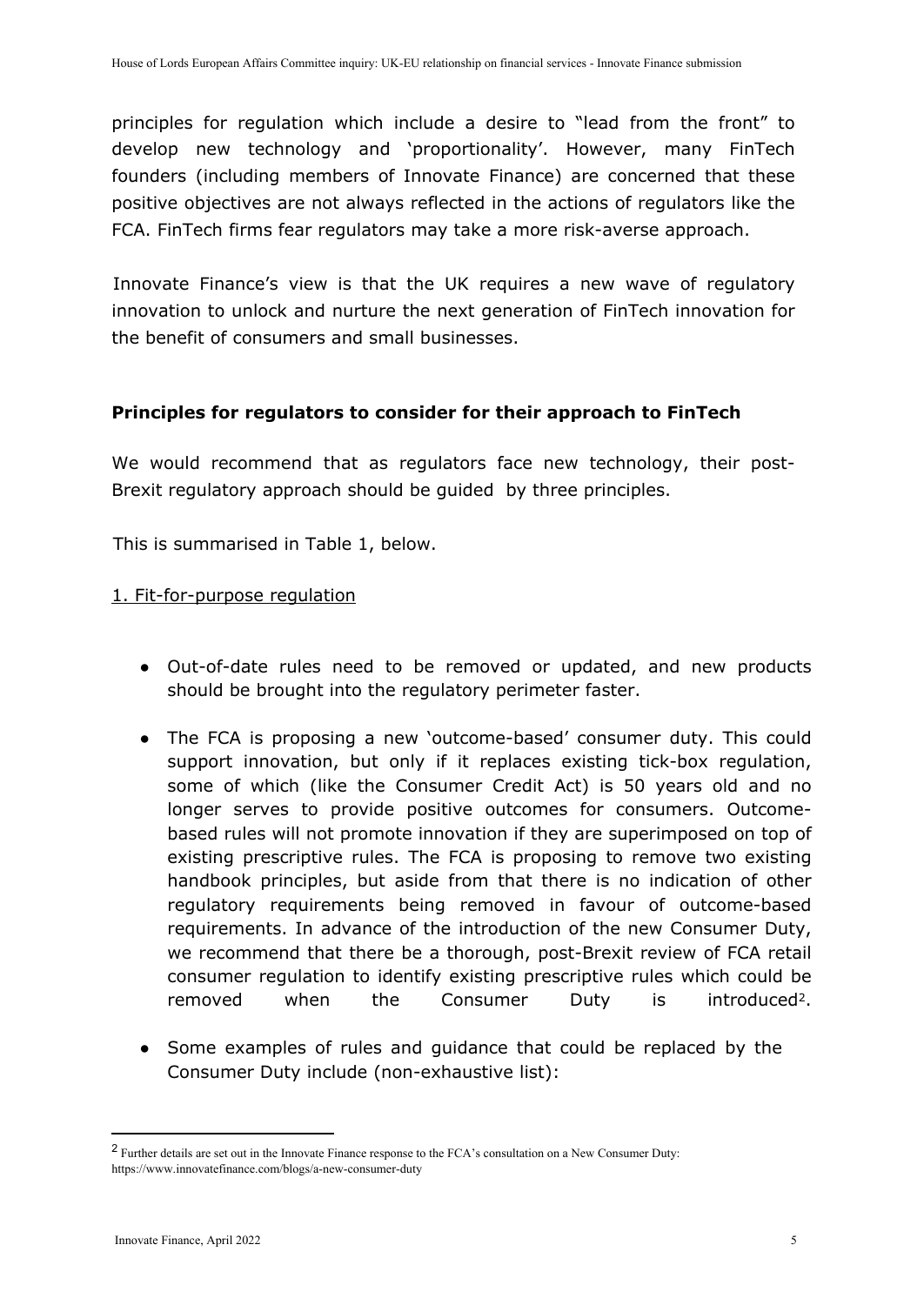- $\Box$  Various sections of the Consumer Credit Act (1974) ("CCA"), including prescriptive rules on communication with customers, contract forms and communication of late payments. In many cases, better outcomes can be achieved for consumers by reliance on the Consumer Duty and scrapping ineffective, prescriptive 'tick box' rules. While we recognise that making amendments to the CCA is not within the FCA's gift, we note that when Parliament repealed some CCA requirements they were then replaced by rules within the FCA Handbook.
- $\Box$  Related to the CCA rules on notices of sums in arrears ("NOSIAs"), for example, sections of the FCA's consumer credit sourcebook ("CONC") could be removed such as CONC 7.17. Where consumers have entered into a forbearance arrangement with their lenders, the application of NOSIA rules can cause confusion and distress. In this scenario, firms compliance with prescriptive NOSIA rules is ostensibly at odds with the consumer understanding and good customer outcomes promoted under the Consumer Duty regime.
- $\square$  Financial promotion obligations where the consumer duty obligations apply.
- Outside of the EU, the UK now has the ability to move quickly. However, as has been seen in the example of Buy Now, Pay Later, new providers are ready and willing to be regulated but the process has been slow, creating unnecessary uncertainty.
- Reform capital requirements to remove the minimum requirement for own funds and eligible liabilities (MREL) burden on smaller new banks and revise SME capital ratios. This would level the playing field for FinTech or "challenger" banks and EMIs, remove disincentives for global investors into UK FinTech by improving the landscape and growth opportunity for FinTech companies, and unlock further lending to SMEs by allowing more capital to be made available for borrowing. EY estimates MREL rules will reduce SME lending by  $£42$ bn over 5 years (20% of lending)<sup>3</sup>. The Bank of England should raise the threshold for MREL and clarify some of the transition arrangements. MREL is a scheme designed to prevent the 'too big to fail' approach but applied to many banks that are not big and where any corporate failures would be absorbed by the wider market. The PRA should also make it easier for the Challenger banks to use IRB (the internal ratings-based approach to capital requirements for credit risklarge banks are allowed to use a 'modelling approach' which enables more efficient capital provisions) for their SME loan risk weightings, and

<sup>3</sup> EY report: *MREL financial implications for mid-size and challenger banks*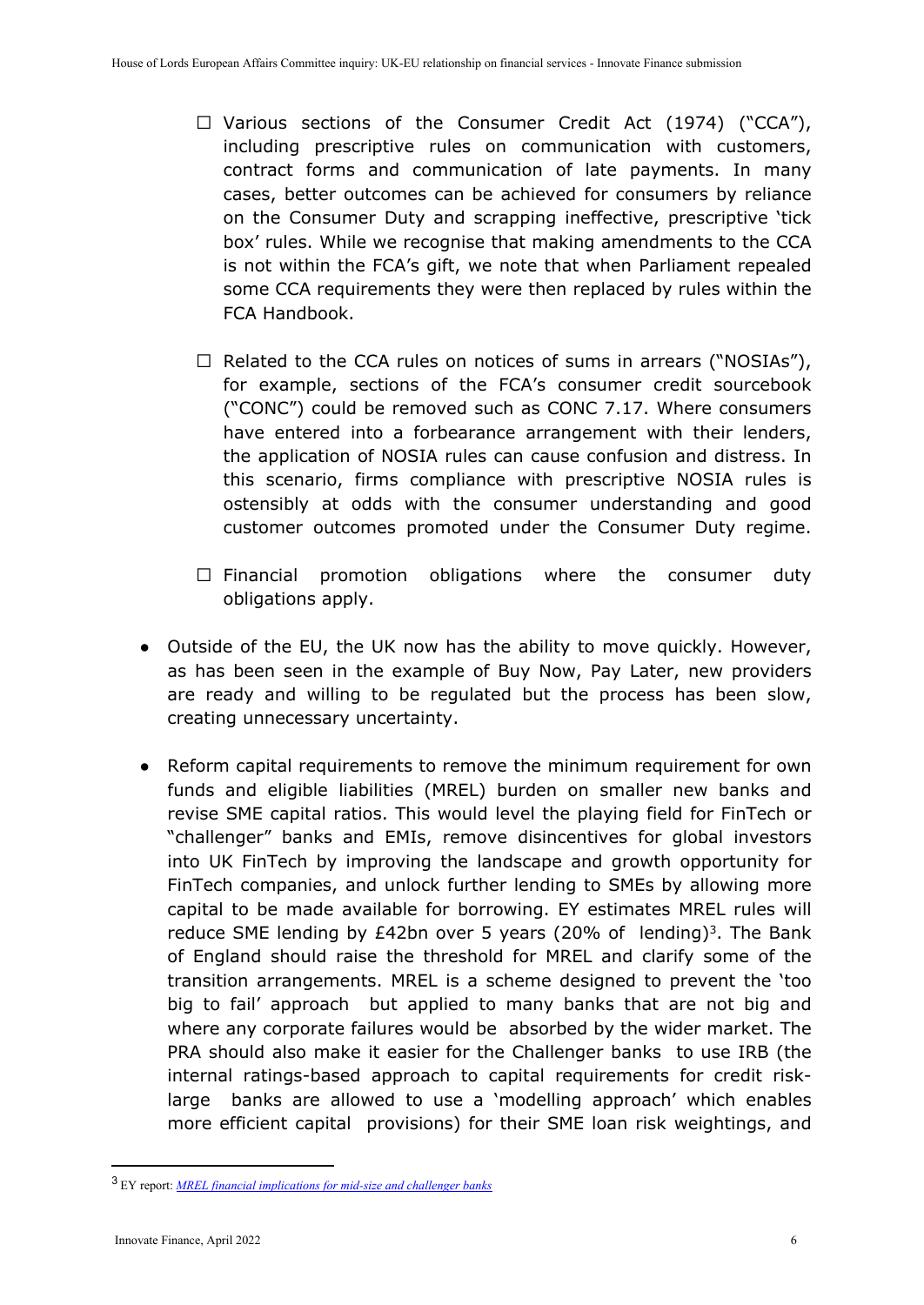where IRB isn't permitted/used, the PRA should reduce standard risk weightings for SME loans to reflect the underlying risk of the asset class. At present these increase capital requirements which challenger banks could otherwise put to productive use by lending to small firms.

## 2. Fit-for-the-future regulation.

- Introduce a consumer data right to create an economy-wide Open Data ecosystem. FinTech companies want to see the rollout of Open Finance to unlock new uses of Smart Data that go above and beyond Open Banking. This could see the emergence of far more holistic personal financial management platforms, where consumers can have a really clear, up-todate and accurate picture of their financial life. The majority of contributors to the Kalifa Review of UK Fintech<sup>4</sup>, and many Innovate Finance members (which include Third Party Providers and Technical Service Providers), agree that Open Finance is worth pursuing within the context of wider Smart Data projects.
- Legislation for Digital ID. As highlighted in the Kalifa Review, being able to determine an individual's identity and that "you are who you say you are" is critical to accessing financial services. Government and regulators must work with the industry to achieve the outcome detailed in the Kalifa Review, namely to secure the "effective development of the future digital ID architecture and ecosystem [which] will provide more safe and secure financial transactions for all UK citizens."
- The UK needs a coherent, joined-up strategy for regulating digital money, to include cryptocurrencies, central bank digital currency (CBDC), decentralised finance and blockchain-enabled market infrastructure. Regulators must recognise that (aside from anti-money laundering rules) squeezing new products into old rules often does not work. The FCA's current proposals for extending financial promotion rules to crypto-assets would create a situation where there is no viable route for a crypto-asset firm to obtain approval for otherwise compliant financial promotions or marketing.<sup>5</sup> The UK has the opportunity to be the leading G7 country for blockchain-enabled financial services, including payments systems, environmental, social and governance (ESG) assurance and capital markets infrastructure. To capitalise on this, we now need a strong vision from the UK government, a joined-up strategy and a regulatory system that can evolve in collaboration with industry and other nations.

<sup>4</sup> <https://www.gov.uk/government/publications/the-kalifa-review-of-uk-fintech>

<sup>5</sup> See Innovate Finance response to FCA consultation CP22/2 on "Strengthening our financial promotion rules for high risk investments, including crypto-assets": https://www.innovatefinance.com/blogs/fca-consultation-paper-strengthening-our-financial-promotion-rules-forhigh-risk-investments-including-crypto-assets-cp-22-2-innovate-finance-response/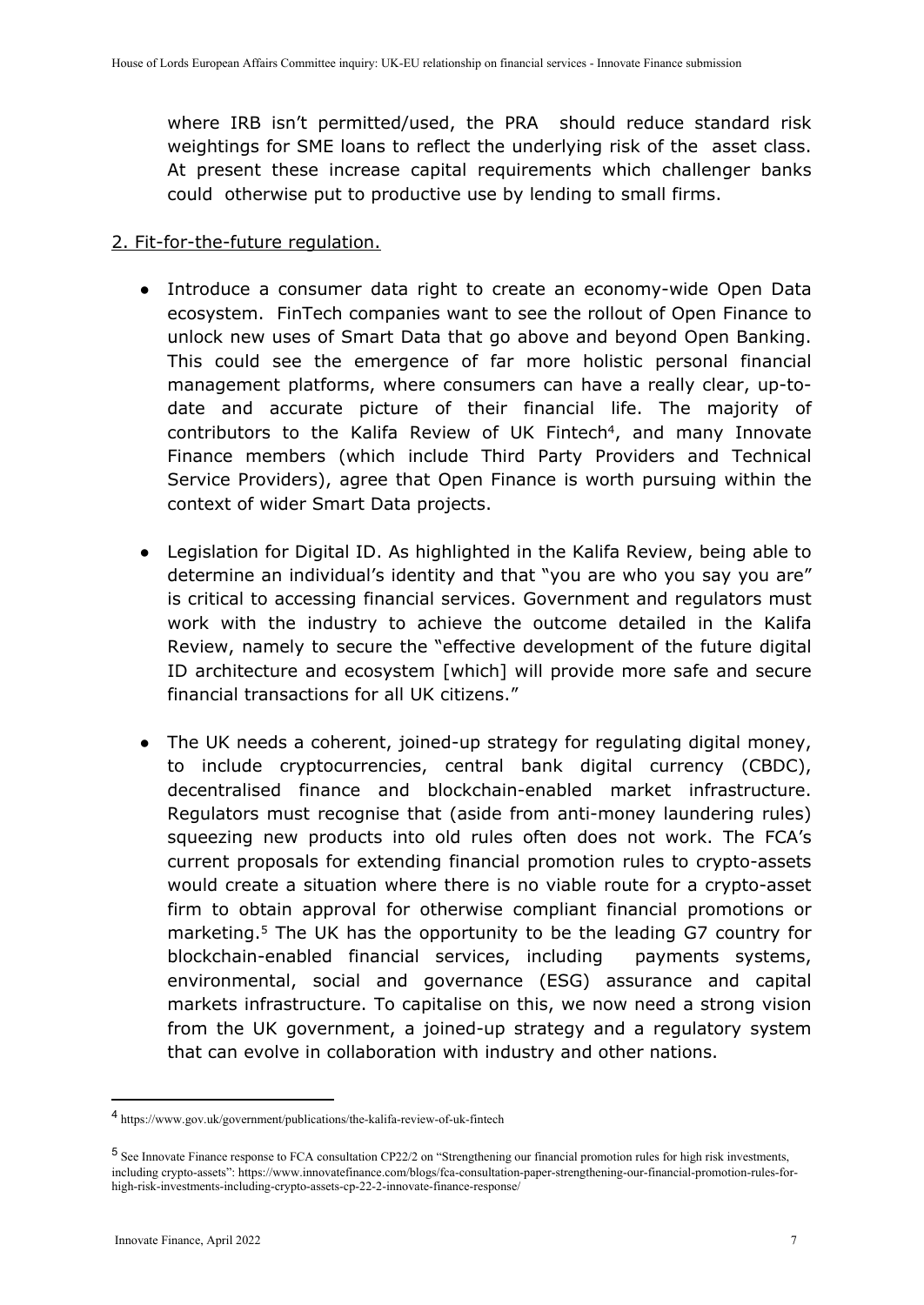- Regulators need to continue to engage with and support the RegTech and Supervisory technology ("SupTech") providers to design technology-based compliance that achieves better outcomes at lower cost.
- Regulators must develop better understanding of technology across regulatory functions and include a "RegTech test", assessing whether and how the proposals enable RegTech solutions for compliance. This also means a shift to greater adoption of RegTech, including a timetable for implementing machine-readable regulatory rulebooks.

## 3. Reform of regulators

We need reform of regulators themselves. The government's Future Regulatory Framework is a good start, with its proposal for regulators to have a statutory secondary objective to promote the competitiveness of UK financial services.

Innovate Finance's full response to the Future Regulatory Framework Review can be seen in the annex to this document, but to summarise, Innovate Finance thinks that:

- The proposed framework should be expanded in scope to include all financial services regulators: including the Bank of England ("BoE") and Payment Systems Regulator ("PSR"), as well as the Prudential Regulation Authority ("PRA") and Financial Conduct Authority ("FCA"). While we recognise that there is a forthcoming consultation on the regulation of payments firms by the BoE and PSR, which aims to ensure alignment with the broad principles of the Future Regulatory Framework Review, we remain concerned that this may lead to a fragmented and sectoral approach taken by the regulators.
- Regulators must have specific consideration of the impact of regulation on start-up and scale-up entities. This should include statutory requirements for a more comprehensive approach to cost benefit analysis methodologies — and specifically all new regulations should include a start-up and scale-up test (assessing proportionality of the proposals).
- Reform of the Financial Ombudsman Service ("FOS") must be included: given the FOS' quasi-regulatory role and impact on industry, we recommend that an independent review take place to check whether it remains fit for purpose. We would recommend that the governance and accountability mechanisms are reviewed, and the Future Regulatory Framework measures on accountability and scrutiny should be applied to FOS, as well as our additional recommendations on culture change and capacity building. Further, we recommend that the independent review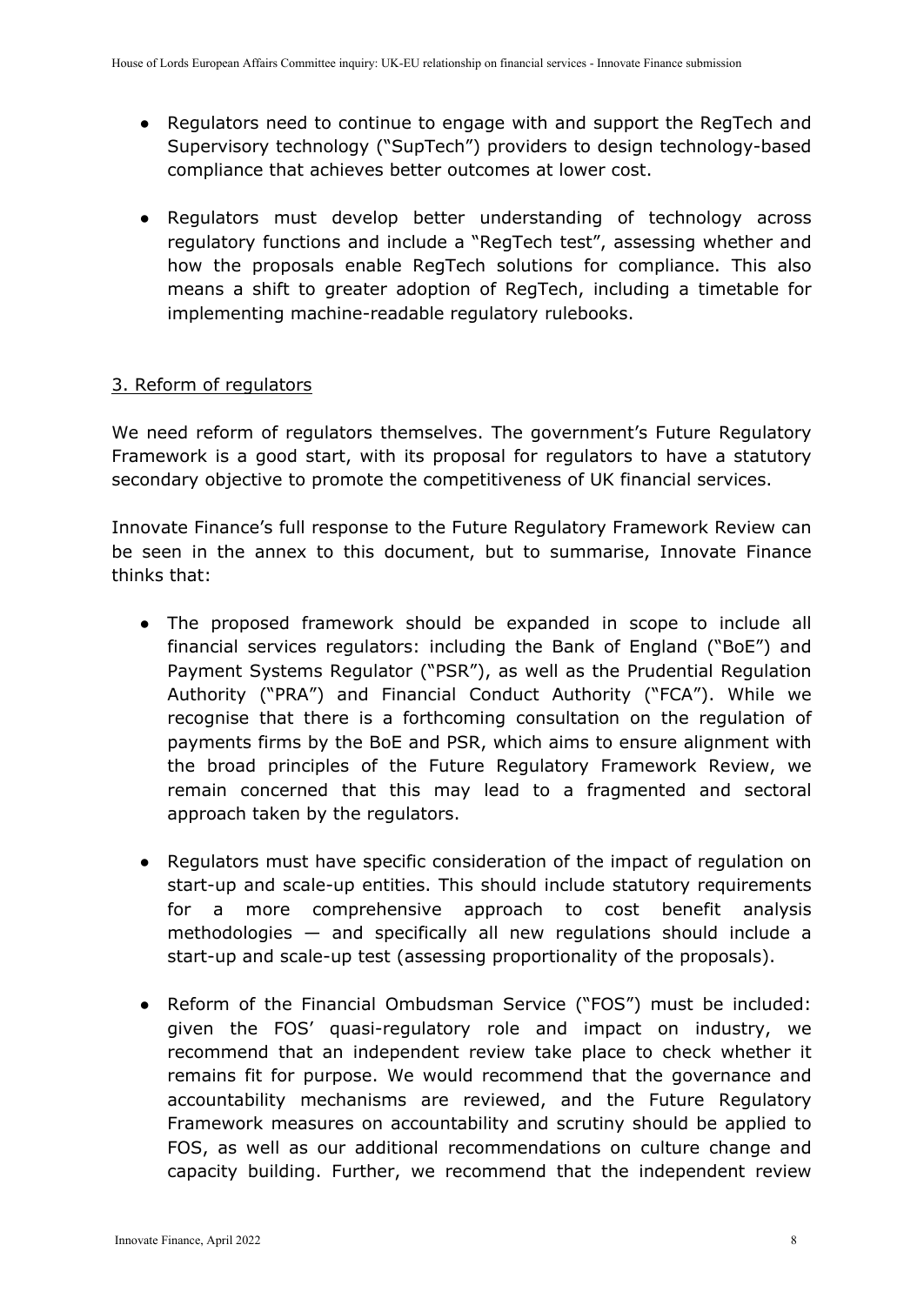should consider whether the introduction of 'have regards', which the FOS must take into account while exercising its functions, would be beneficial.

● Accompanying culture change and capability building must take place: the new objectives will only be successfully applied if accompanied by a culture (behaviours and incentives, at all levels of the organisation) that supports them, and culture change to achieve these; and the right capability, in terms of skills, knowledge and resources. Industry interchange should be encouraged and measured, technology skills and understanding should be rolled out across all supervisory and policy teams, and the resourcing of regulators should be assessed to identify whether they have sufficient capacity, as well as capability, to respond in an agile manner to new market developments. A regular independent benchmarking study should be used to provide additional accountability and organisational support for the international competitiveness and growth objectives. The benchmarking exercise should also monitor domestic competition in financial services to ensure the focus on international competitiveness does not inadvertently entrench incumbents' dominant position across key industry verticals.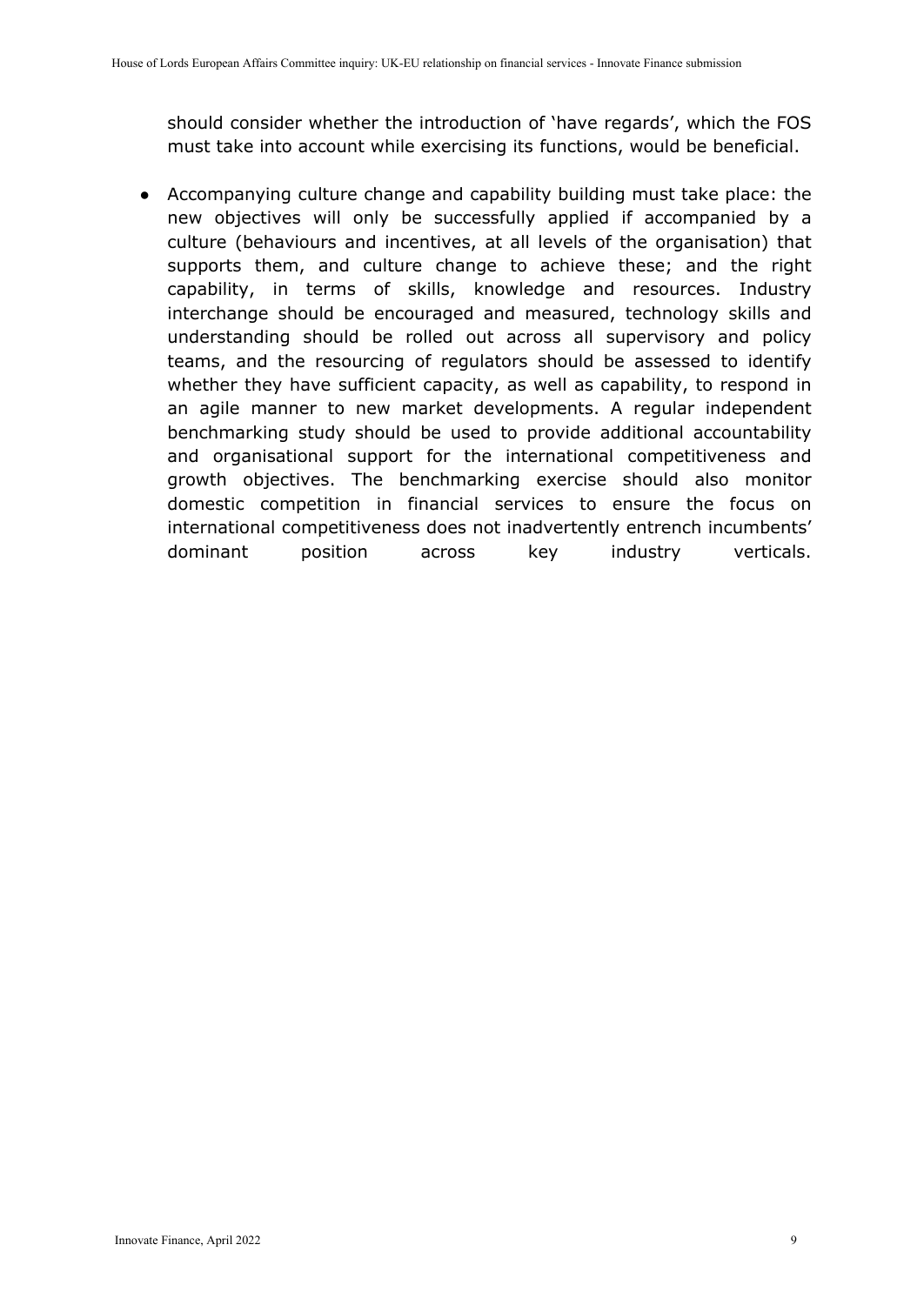### **Table 1: Principles for regulation to strengthen the UK's leading position in financial innovation**

<span id="page-9-0"></span>

| 1. Fit for purpose: updating<br>existing rules                                                                                                                                                                                                   | 2. Fit for<br>innovation                                                                                                                                                                                                                                                | the future: Enabling $\vert$ 3. Innovative, agile regulators                                                                                                                                                                                                                        |
|--------------------------------------------------------------------------------------------------------------------------------------------------------------------------------------------------------------------------------------------------|-------------------------------------------------------------------------------------------------------------------------------------------------------------------------------------------------------------------------------------------------------------------------|-------------------------------------------------------------------------------------------------------------------------------------------------------------------------------------------------------------------------------------------------------------------------------------|
| technology<br>and<br><b>Bring</b><br>new<br>services into the regulatory<br>with<br>proportionate<br>perimeter,<br>regulation that protects consumers<br>and supports innovation including<br>BNPL and crypto regulation.                        | Introduce Consumer Data right to<br>wide open data-<br>create economy<br>unlocking<br>Fintech<br>solutions<br>new<br>including NetZero, financial inclusion<br>and SME lending. Support this with<br>legislation for Digital ID.                                        | Reform<br>capability,<br>regulators'<br>and culture<br>underpin<br>to<br>capacity<br>competitiveness<br>objectives.<br>proposed<br>Including<br>statutory<br>benchmarking<br>reports, capability reviews and industry<br>interchange.                                               |
| Reform out of date legislation<br>that<br>provides<br>poor<br>consumer<br>outcomes and/or fails<br>to reflect<br>including Consumer<br>technology:<br>Credit Act. And review regulation to<br>to<br>Net Zero<br>barriers<br>remove<br>solutions. | <b>Digital currencies:</b> Introduce CBDC -<br>possibly<br>wholesale<br>starting<br>with<br>currency and regulation for asset backed<br>stablecoin - to establish the UK as the<br>centre of the next phase of payment<br>technology.                                   | A consistent approach - across all<br>regulators including FOS, Bank of<br>England and PSR. New Future Regulatory<br>Framework should be extended to these<br>regulators and 'quasi regulators' and<br>action taken to ensure FOS and FCA<br>have the same interpretation of rules. |
| Reform capital requirements to<br>remove MREL burden on smaller<br>new banks and revise SME capital<br>ratios - to level the playing field for<br>challengers, remove disincentives<br>for global investors,<br>and unlock<br>lending.           | <b>Enable RegTech solutions.</b><br>Launch<br>machine readable regulatory rule books.<br>Enable machine readable ESG data.<br>Introduce a RegTech test: requirement<br>for all new regulations to consider how<br>enable<br>SupTech/<br>RegTech<br>best to<br>solutions | Support start-ups and scale ups:<br>extend the FCA scalebox to the PRA;<br>introduce start-up and "scale-up test" as<br>part of Cost Benefit Analysis.                                                                                                                              |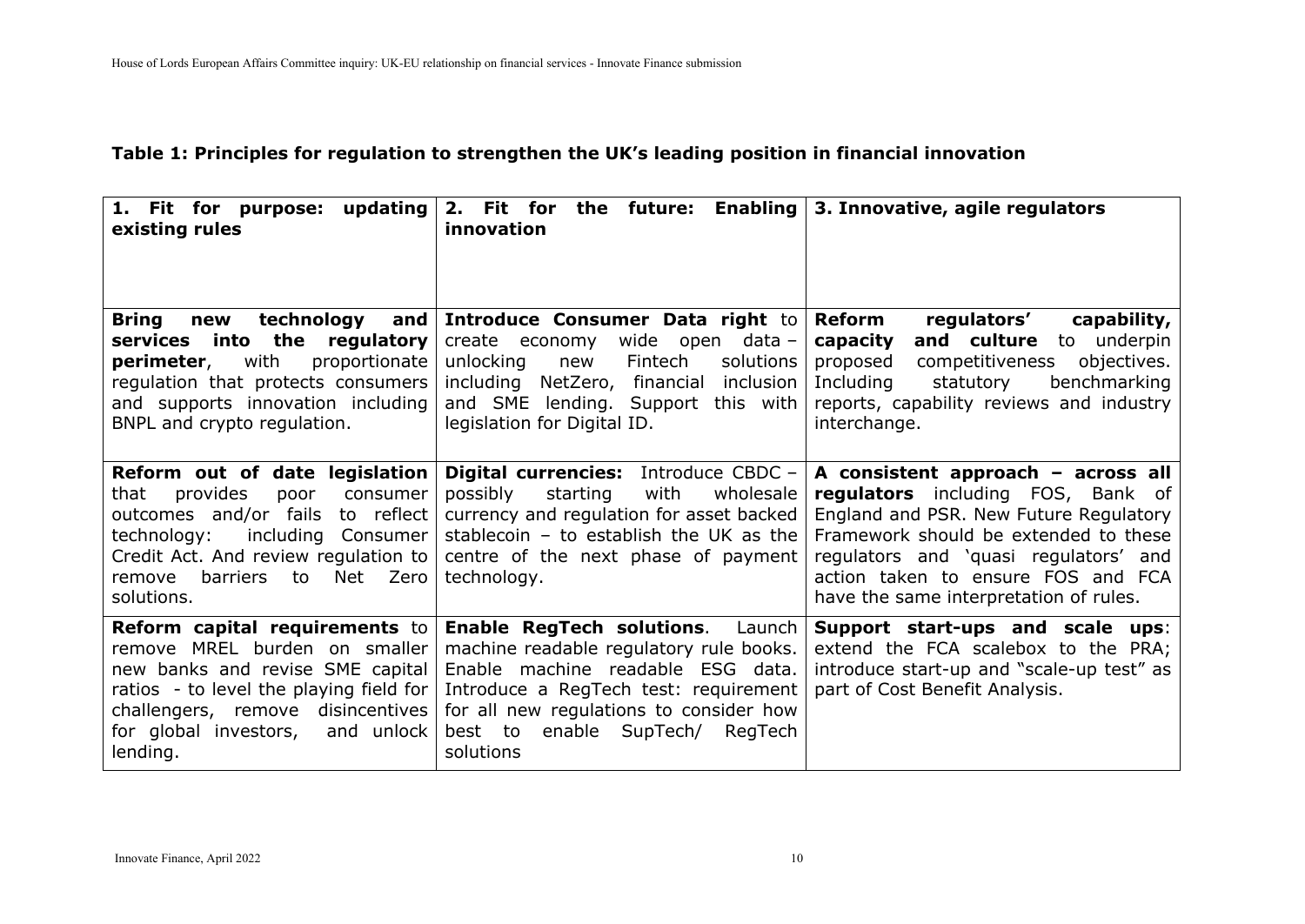## **Concluding comments**

Regulation can bring many positives. It can:

- create trust and confidence for consumers and investors, supporting adoption and growth of innovation and attracting innovative firms to the UK as a trusted jurisdiction:
- open up market opportunities for innovation and new services;
- enable technology-based compliance solutions, whether RegTech or SupTech;

However, regulation can also bring negatives and hinder innovation if it:

- applies analogue approaches to digital solutions;
- fails to understand current customer behaviours;
- fails to appreciate how digital customer journeys can be designed to achieve better outcomes;
- has built-in bias in favour of incumbents and larger firms; and / or fails to keep up with market and technology developments.

Maintaining and strengthening UK competitiveness means both supporting innovation and protecting consumers and financial stability; it is not an 'either, or' equation.

The UK is home to some of the largest global players in FinTech, is a world leader in FinTech investment, and is in many ways driving the international financial innovation agenda.

However, if we – government, regulators, and industry - rest on our laurels, the innovators who are making financial services more democratic, more effective, and more inclusive will go elsewhere, taking jobs and economic growth with them. Consumers will miss out on beneficial services and may even be left unprotected from unscrupulous players.

But if the government, regulators and industry come together to seize the clear opportunity that lies before us, in supporting a new wave of effective regulation, we can secure the UK's position as the trusted global centre for financial services.

We would be pleased to discuss our response in more detail with the members of the Committee, and facilitate discussions with our members and the wider FinTech ecosystem.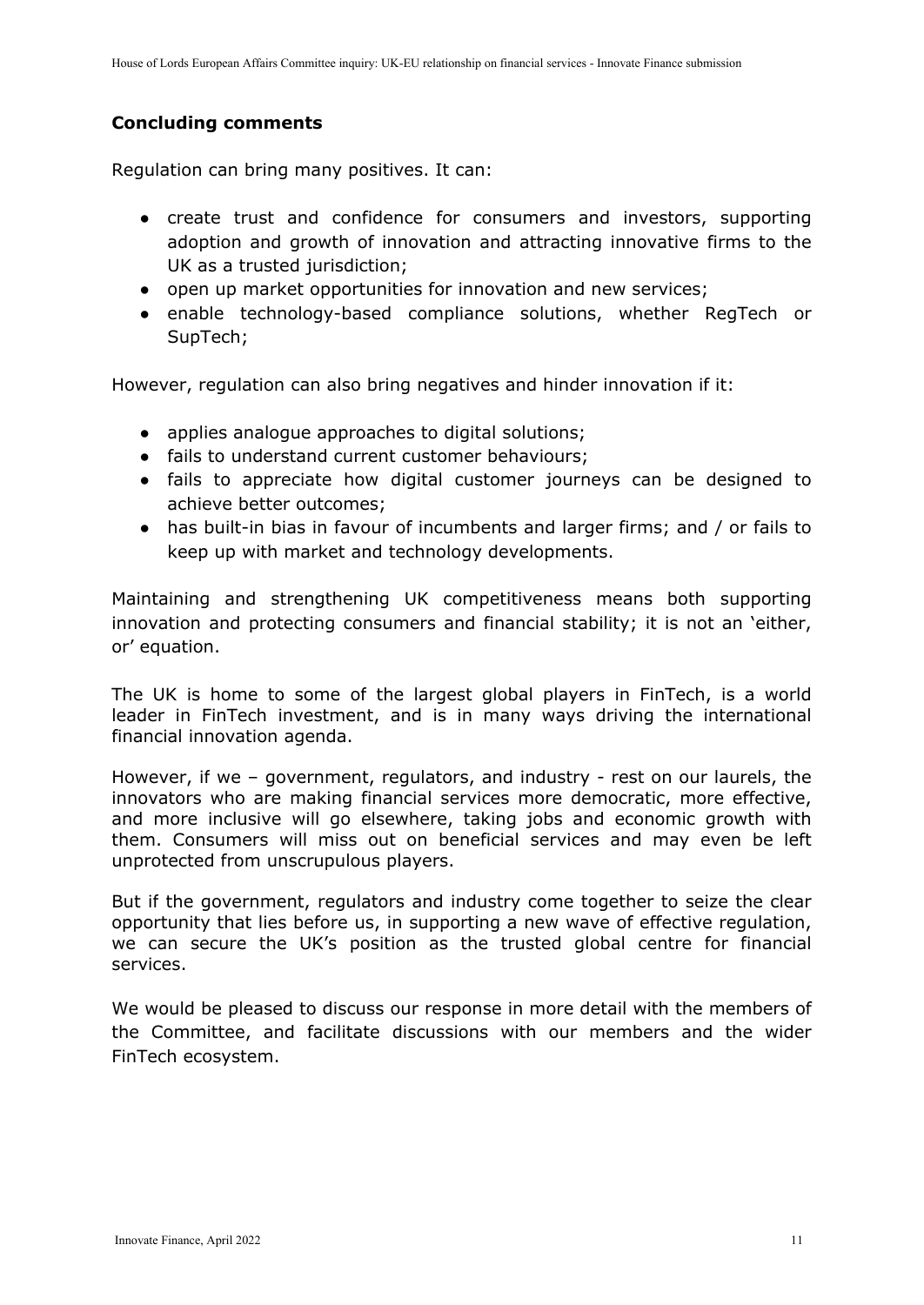# <span id="page-11-0"></span>**Annexe 1: Financial Services Future Regulatory Framework Review: Proposals for Reform Innovate Finance response to HM Treasury consultation**

#### **About Innovate Finance**

Innovate Finance is the independent industry body that represents and advances the global FinTech community in the UK. Innovate Finance's mission is to accelerate the UK's leading role in the financial services sector by directly supporting the next generation of technology-led innovators.

The UK FinTech sector encompasses businesses from seed-stage start-ups to global financial institutions, illustrating the change that is occurring across the financial services industry. Since its inception in the era following the Global Financial Crisis of 2008, FinTech has been synonymous with delivering transparency, innovation and inclusivity to financial services. As well as creating new businesses and new jobs, it has fundamentally changed the way in which consumers and businesses access finance.

#### **Introduction**

We welcome HM Treasury's consultation on proposals for reform of the regulatory framework for financial services. This is a unique opportunity to develop a regulatory regime that is fit for purpose and fit for the future. The onshoring of EU regulations and the increasing pace of regulatory change and extension of the UK's regulatory perimeter, means that ever increasing powers are given to the financial services regulators. This should enable regulators to act with greater speed and agility, but it also calls for an effective framework that guides and oversees this increased power.

We support the proposals set out by HM Treasury ("HMT"). In particular, we strongly support the introduction of secondary objectives for international competitiveness, economic growth and specific reference to Net Zero and climate change.

In order for HMT's proposals to succeed, the framework needs to be expanded and developed and a wider reform programme actioned alongside it. In this paper we provide our response to the specific questions and proposals set out in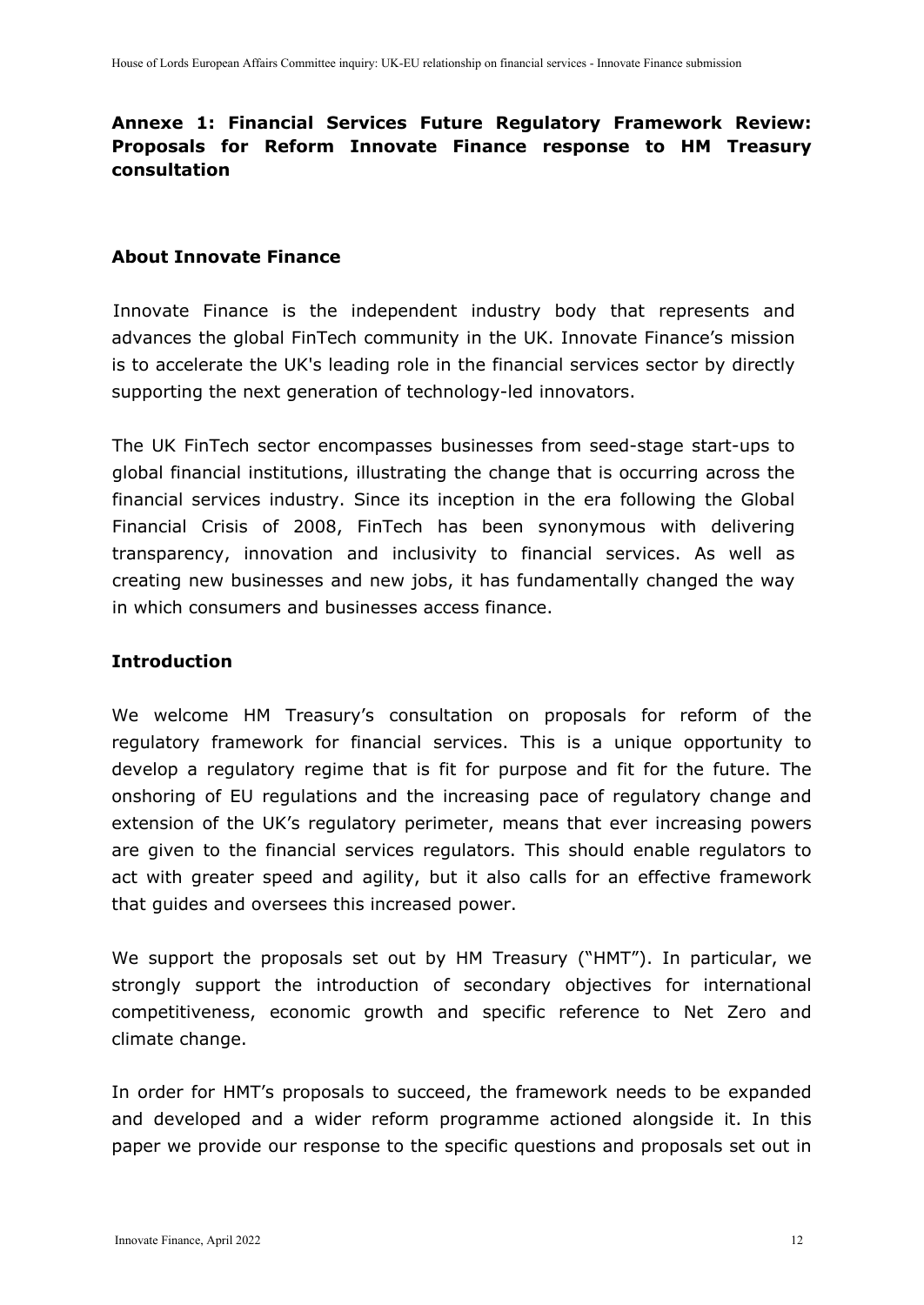the consultation document and also highlight other areas we believe are critical to success.

In particular we call for the following:

- **The proposed framework should be expanded in scope to include all financial services regulators:** including the Bank of England ("BoE") and Payment Systems Regulator ("PSR"), as well as the Prudential Regulation Authority ("PRA") and Financial Conduct Authority ("FCA"). While we recognise that there is a forthcoming consultation on the regulation of payments firms by the BoE and PSR, which aims to ensure alignment with the broad principles of the Future Regulatory Framework Review, we remain concerned that this may lead to a fragmented and sectoral approach taken by the regulators.
- **Reform of the Financial Ombudsman Service ("FOS")**: given the FOS' quasi-regulatory role and impact on industry, we recommend that an independent review take place to check whether it remains fit for purpose. We would recommend that the governance and accountability mechanisms are reviewed, and the Future Regulatory Framework measures on accountability and scrutiny should be applied to FOS, as well as our additional recommendations on culture change and capacity building. Further, we recommend that the independent review should consider whether the introduction of 'have regards', which the FOS must take into account while exercising its functions, would be beneficial.
- **Accompanying culture change and capability building:** the new objectives will only be successfully applied if accompanied by a culture (behaviours and incentives, at all levels of the organisation) that supports them, and culture change to achieve these; and the right capability, in terms of skills, knowledge and resources. Industry interchange should be encouraged and measured, technology skills and understanding should be rolled out across all supervisory and policy teams, and the resourcing of regulators should be assessed to identify whether they have sufficient capacity, as well as capability, to respond in an agile manner to new market developments. A regular independent benchmarking study should be used to provide additional accountability and organisational support for the international competitiveness and growth objectives. The benchmarking exercise should also monitor domestic competition in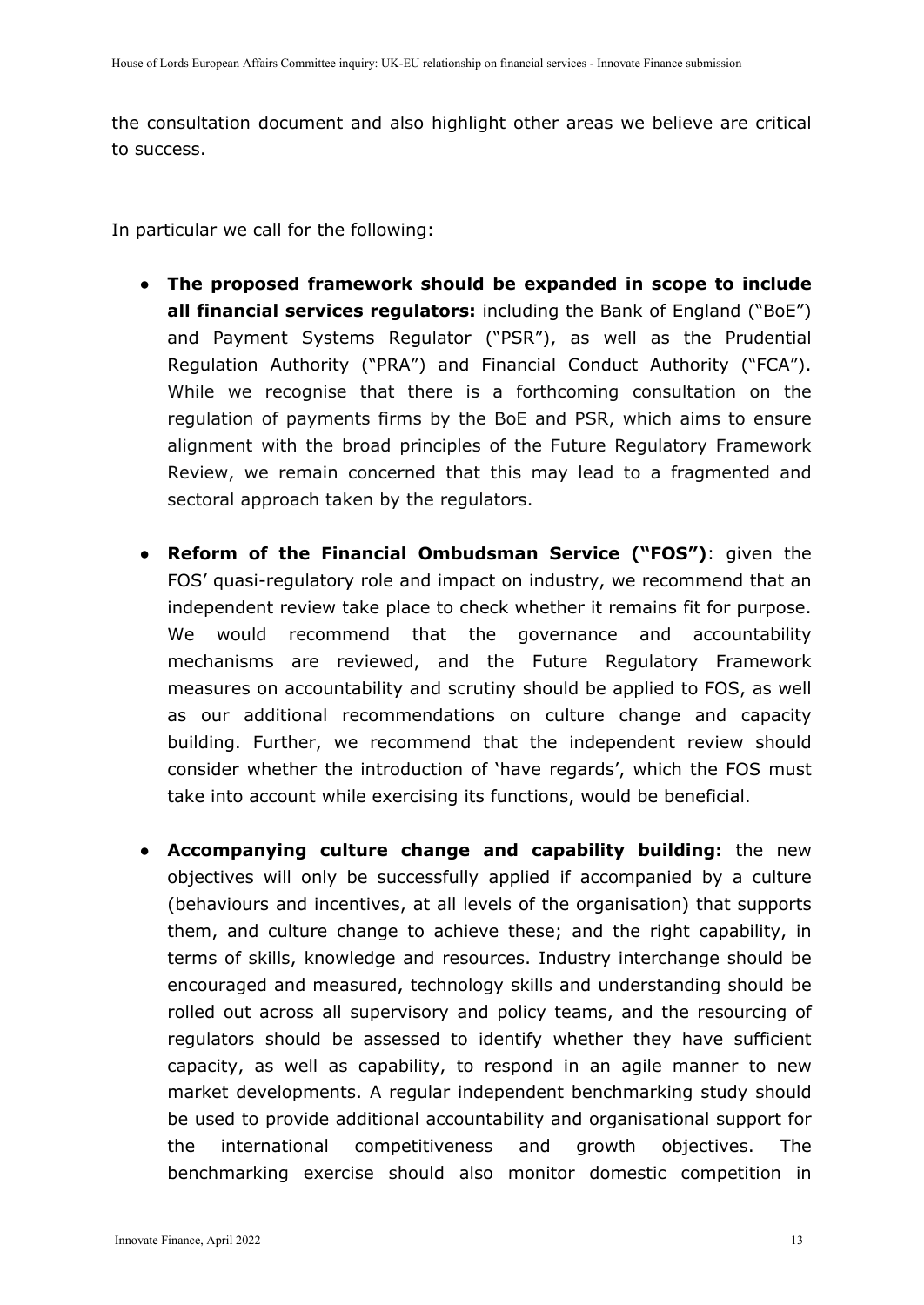financial services to ensure the focus on international competitiveness does not inadvertently entrench incumbents' dominant position across key industry verticals.

● **Innovation and Regulatory Technology ("RegTech")**: to enable technology and ensure continued innovation can bring economic, social and environmental benefits to the UK (in UK and global markets), the framework needs to enable and accelerate RegTech and Supervisory technology ("SupTech") solutions, develop better understanding of technology across regulatory functions, and require specific consideration of the impact of regulation on start-up and scale-up entities. This should include statutory requirements for a more comprehensive approach to  $cost$  benefit analysis methodologies  $-$  and specifically all new regulations should include a start-up and scale-up test (assessing proportionality of the proposals) and a RegTech test, assessing whether and how the proposals enable RegTech solutions for compliance. This also means a shift to greater adoption of RegTech, including a timetable for implementing machine-readable regulatory rulebooks.

Regulation matters to the UK FinTech ecosystem. Regulation can:

- create trust and confidence for consumers and investors, supporting adoption and growth of innovation and attracting innovative firms to the UK as a trusted jurisdiction;
- open up market opportunities for innovation and new services;
- enable technology-based compliance solutions, whether RegTech or SupTech; and
- hinder innovation if it:
	- applies analogue approaches to digital solutions;
	- fails to understand current customer behaviours;
	- fails to appreciate how digital customer journeys can be designed to achieve better outcomes;
	- has built-in bias in favour of incumbents and larger firms; and / or
	- fails to keep up with market and technology developments.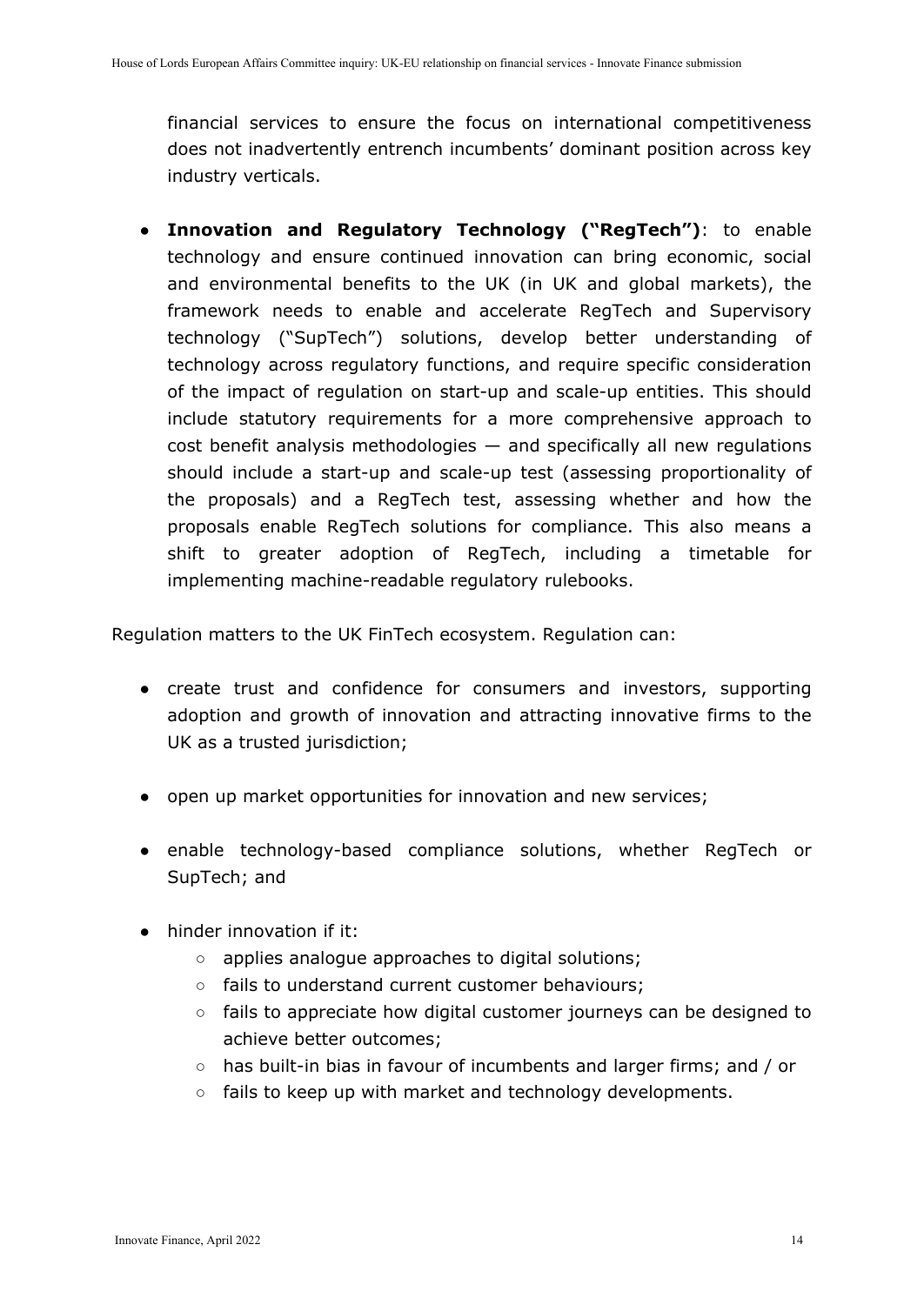Maintaining and strengthening UK competitiveness means both supporting innovation and protecting consumers and financial stability; it is not an 'either, or' equation.

We have set out our wider priorities and comments in more detail, followed by our responses to the specific questions raised in the consultation. We would be pleased to discuss our response in more detail with HM Treasury and / or facilitate discussions with our members and the wider FinTech ecosystem.

### **1. Scope: all Financial Services regulation and regulators**

#### **All financial services regulators**

The consultation proposes that the framework (including the objectives, accountability and cost benefit analysis approach) would apply to the PRA and the FCA. This leaves a wide range of other financial regulators out of scope, **including the BoE and PSR.** We believe all the regulators should be bound by the framework. The BoE, for example in its approach to capital requirements for smaller banks, has the ability to significantly impact the competitiveness of the UK's challenger banks. On the question of reform of minimum requirements for own funds and eligible liabilities ("MREL"), where it has applied a more robust regime than the EU and US, the BoE has rejected the case for more proportionate regime for smaller banks despite evidence of limited financial stability impact and evidence that its approach is limiting lending to the real economy. An EY report<sup>6</sup> examining the disproportionate impact of the BoE's MREL regime for mid-tier and challenger banks identified potential foregone lending of £42bn — which amounts to c.20% fall in the projected stock of lending to customers  $-$  for 11 mid-tier and challenger banks over a 5-year period, versus a non-MREL scenario. This reduced lending is significant as midtier and challenger banks tend to operate in segments of the market that may otherwise be poorly covered or not served at all (e.g. SME lending and specialist mortgages). EY also highlighted the significant impact of the MREL regime on profitability (37% reduction over 5 years), severely impacting the ability for midtier and challenger firms to grow, attract investment, and compete, while also weakening financial strength and stability. Additionally, there is uncertainty as to how the PRA will implement Basel 3.1: our members remain concerned that the SME discount factor may be removed (the European Banking Authority previously adopted it and PRA had to follow whilst the UK was in the European

<sup>6</sup> [ey-mrel-financial-implications-mid-size-challenger-banks.pdf](https://assets.ey.com/content/dam/ey-sites/ey-com/en_uk/topics/financial-services/ey-mrel-financial-implications-mid-size-challenger-banks.pdf)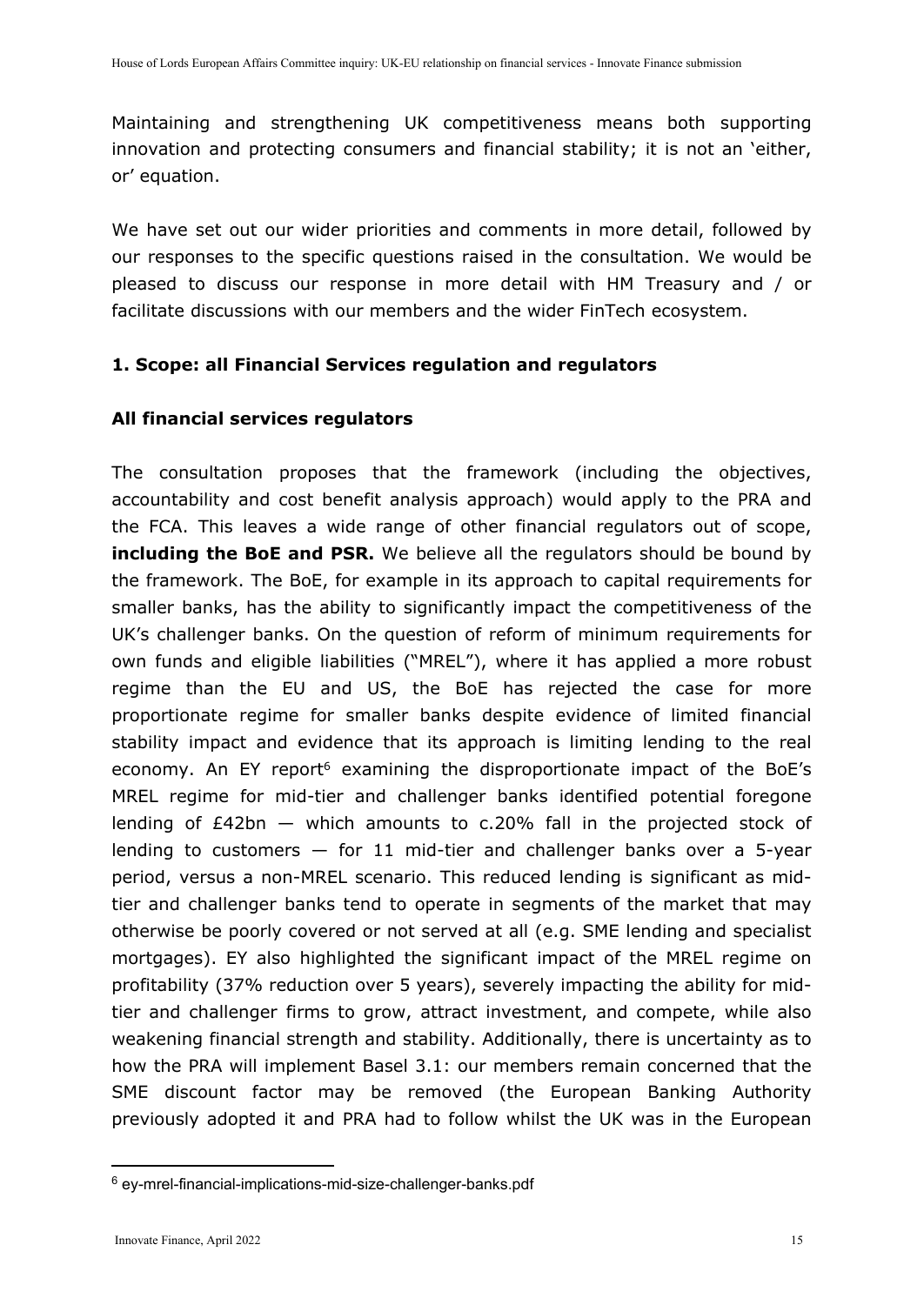Union). If the SME discount factor were to be removed, it would not only negatively impact our mid-tier and challenger banks' competitiveness, but also the flow of capital to UK-based SMEs.

Further, as it currently stands, the BoE's proposed 'strong and simple' prudential framework for non-systemic banks and building societies offers no benefits to scaling digital banks. This issue is compounded by current capital requirements and the lack of level playing field between banks permitted to use standardised versus internal ratings-based models for credit risk (particularly given the Pillar 2B concentration risk add-on for UK focussed banks).

Moreover, the UK regulators' approach to Operational Resilience means that it applies equally and in full to small and larger firms. Operational Resilience requires firms to set impact tolerances and test them in relation to each important business service  $-$  in order to do this, as a first step, firms had to identify and document the necessary people, processes, technology, facilities and information required to deliver each of its important business services. This created significant resource needs for our start-up and scale-up members. The lack of a pragmatic, risk-based and proportionate approach to regulation by the BoE and other financial services regulators adds to the regulatory burden for start-up and scale-up firms and lessens the international attractiveness of the UK as a place to do business.

Regulation, such as that described above, needs to be more clearly linked to wider objectives, and demonstrate a proportionate cost benefit analysis. Alongside this, regulators need to be accountable and challengeable.

The PSR and FOS are increasingly significant players in the financial services regulatory regime. As the regulatory perimeter expands, more firms are coming within the ambit of FOS (for example buy now, pay later firms). While the FOS is not a regulator, our members consider that the FOS acts in a quasi-regulatory capacity, without the relevant checks and balances.

Our members increasingly express frustration at the lack of consistency between FCA and FOS interpretation of regulation, in the context of adjudication. This incoherent application of FCA rules sets unhelpful precedents and imposes new requirements for firms to manage, broader than those contained in the Handbook. The viewpoint from industry is that the 'golden sources' for firms' compliance, legal, and risk professionals should be the regulator's rulebook, and points raised during bilateral supervisory dialogue. The quasi-regulatory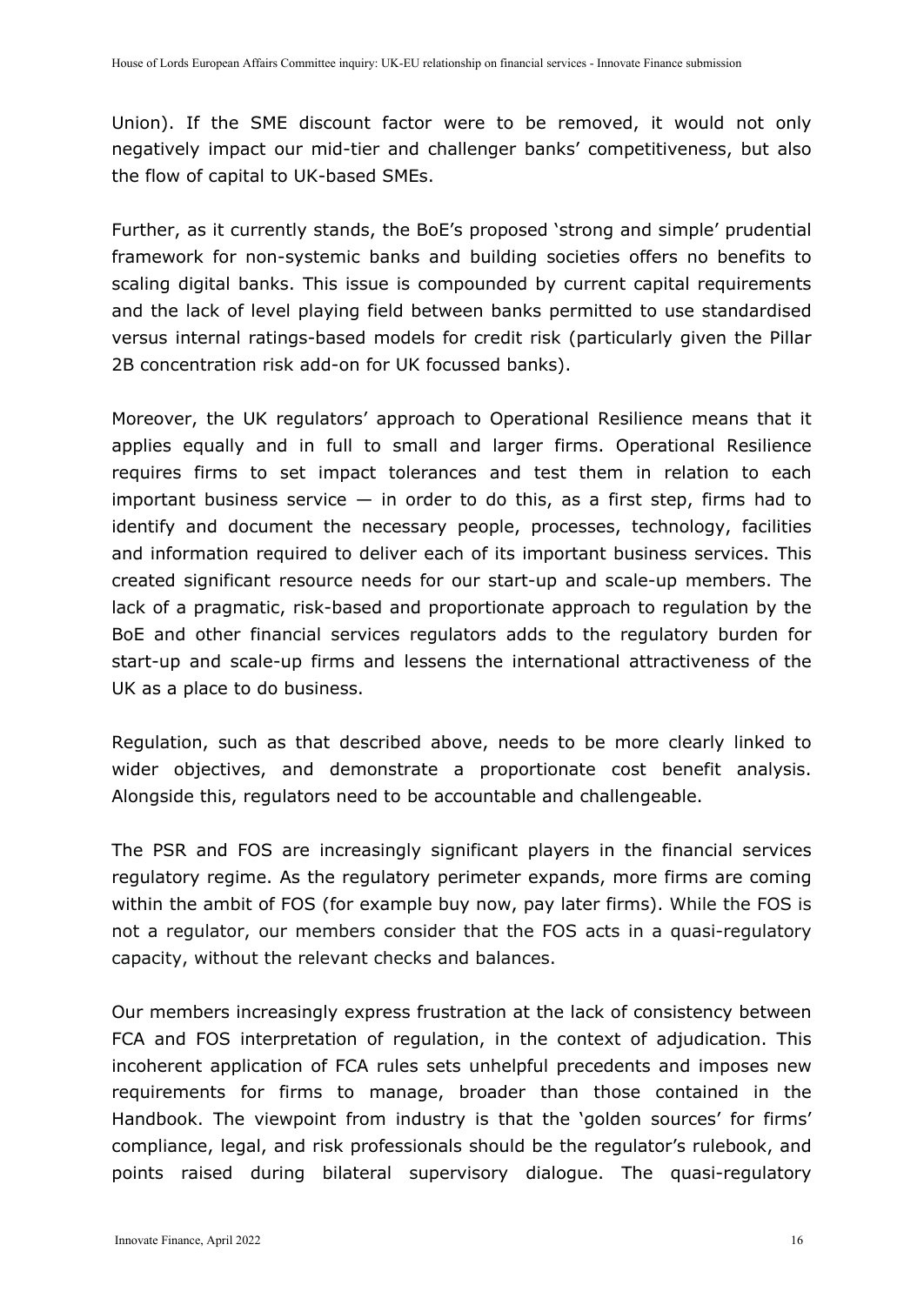requirements arising from FOS' findings translate to uncertainty and unpredictability from a compliance standpoint, which start-up and scale-up firms find costly to manage.

One example of this unpredictability leading to significant costs for firms is around the varying FOS viewpoints on what amounts to effective warnings (to alert consumers to potential Authorised Push Payment ("APP") fraud) in the payments journey. Start-ups and scale-up firms have spent significant sums to create bespoke, well-evidenced solutions with the understanding from FOS that they were 'effective', only to find that when challenged by a consumer, the FOS found in favour of the complainant. As the Financial Services and Markets Act makes FOS decisions final and binding on firms, but not on consumers (complainant's recourse to the courts is unaffected), firms had no appeal mechanism (save for judicial review<sup>7</sup> on the grounds of some error of law or procedural impropriety relating to the manner in which the decision was reached). We would therefore recommend that a suitable appeal mechanism be introduced.

Further, the precedents set by the FOS' casework can have significant unintended consequences for the industry with regard to economic crime: in terms of online scams, our members' experience indicates that organised gangs are exploiting the FOS' approach to money mule cases and are actively targeting UK-based payment services providers as a result.

Moreover, the FOS' fee structure can cause significant damage to smaller providers and innovators (with a set  $E$ 750 fee payable per case<sup>8</sup> whether the case is successful or not), and when used by less scrupulous claims management companies this has the potential ability to kill off entire new services and sectors. Further, we have also heard of a backlog of 50,000 cases at FOS, which ties in with our recommendations on capacity building.

Reform is needed to make the ombudsman fit for purpose and fit for the future, aligned to the principles of the Future Regulatory Framework Review and to ensure consistency with the FCA. While the publication of FOS' action plan<sup>9</sup> for internal transformation is a welcome step forward, we do not consider this is

 $<sup>7</sup>$  Judicial review of FOS has been pursued very rarely. There are examples from 2020 where the</sup> Administrative Court allowed a judicial review claim quashing three FOS final decisions – for example, see R (TF Global Markets (UK) Ltd (t/a Thinkmarkets)) v Financial Ombudsman Service Ltd [2020] EWHC 3178 (Admin) (25 November 2020).

<sup>8</sup> Which follows after the first 25 'free' cases.

<sup>9</sup> https://www.financial-ombudsman.org.uk/who-we-are/governance-funding/action-plan-2021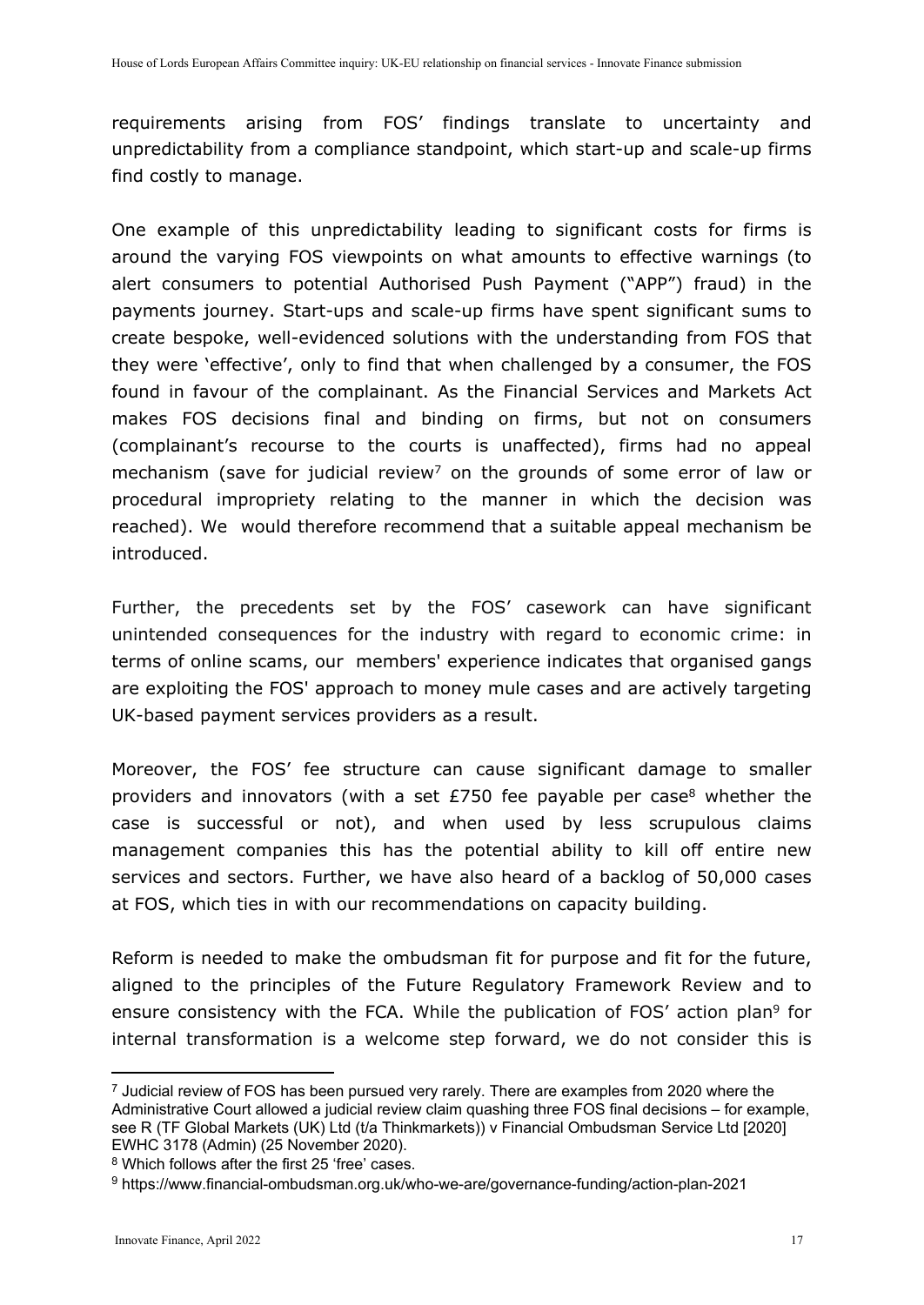enough to address the issues raised<sup>10</sup>. If Parliament itself is to play a role in setting the regulatory principles of the FCA, it needs to be satisfied that the principles which it has set the FCA are not being undermined by decisions by the FOS. Similar concerns have also been raised by the Treasury Committee<sup>11</sup>. To that end, applying the regulatory framework (including the additional measures we propose) would be a good start and would ensure consistency across the regulators.

Similarly, the PSR is grappling with a greater set of issues and challenges, and new participants and technologies, than envisaged when it was set up. The recent PSR consultation on APP scams contained a flawed and inadequate cost benefit analysis, which reflected a failure to engage widely beyond the large, established market incumbents and failed to assess the impact on new entrants, scale-ups and start-ups. Further, the PSR's consultation on remedies following the market review into card acquiring services does not include a worked-up cost benefit analysis; instead, the PSR seeks comments on its proposed methodology (which does not appear to consider the impacts for the FinTech ecosystem). We would recommend that cost benefit analyses take place before proposed policy interventions are shared with industry for comments.

The *Kalifa Review of UK FinTech<sup>12</sup>*, published in February 2021, for which Innovate Finance served as the co-secretariat, highlighted a number of issues within the current regulatory framework for payments. An overarching comment from the *Kalifa Review* was that the move towards principles-based regulation in payments services has been welcome, since it will enable the regulation to adapt to change. However, contributors to the *Kalifa Review* voiced concerns about existing rules. The Review noted that some rules may inhibit the effective operation and regulation of key aspects of payment services — such as the rules relating to Strong Customer Authentication, acquiring, and capital and liquidity. Contributors to the *Kalifa Review* said that these issues are impeding innovation and deterring new entrants, resulting in a less competitive environment, to the detriment of consumers.

<sup>&</sup>lt;sup>10</sup> The Treasury Committee has also requested more information from the FOS, following the publication of its action plan. This follows previous concerns raised by the Committee in January 2021 – see [https://committees.parliament.uk/committee/158/treasury-committee/news/159498/treasury](https://committees.parliament.uk/committee/158/treasury-committee/news/159498/treasury-committee-requests-further-information-on-fos-action-plan/)[committee-requests-further-information-on-fos-action-plan/](https://committees.parliament.uk/committee/158/treasury-committee/news/159498/treasury-committee-requests-further-information-on-fos-action-plan/)

<sup>11</sup> https://publications.parliament.uk/pa/cm5802/cmselect/cmtreasy/147/147.pdf

<sup>12</sup> https://www.gov.uk/government/publications/the-kalifa-review-of-uk-fintech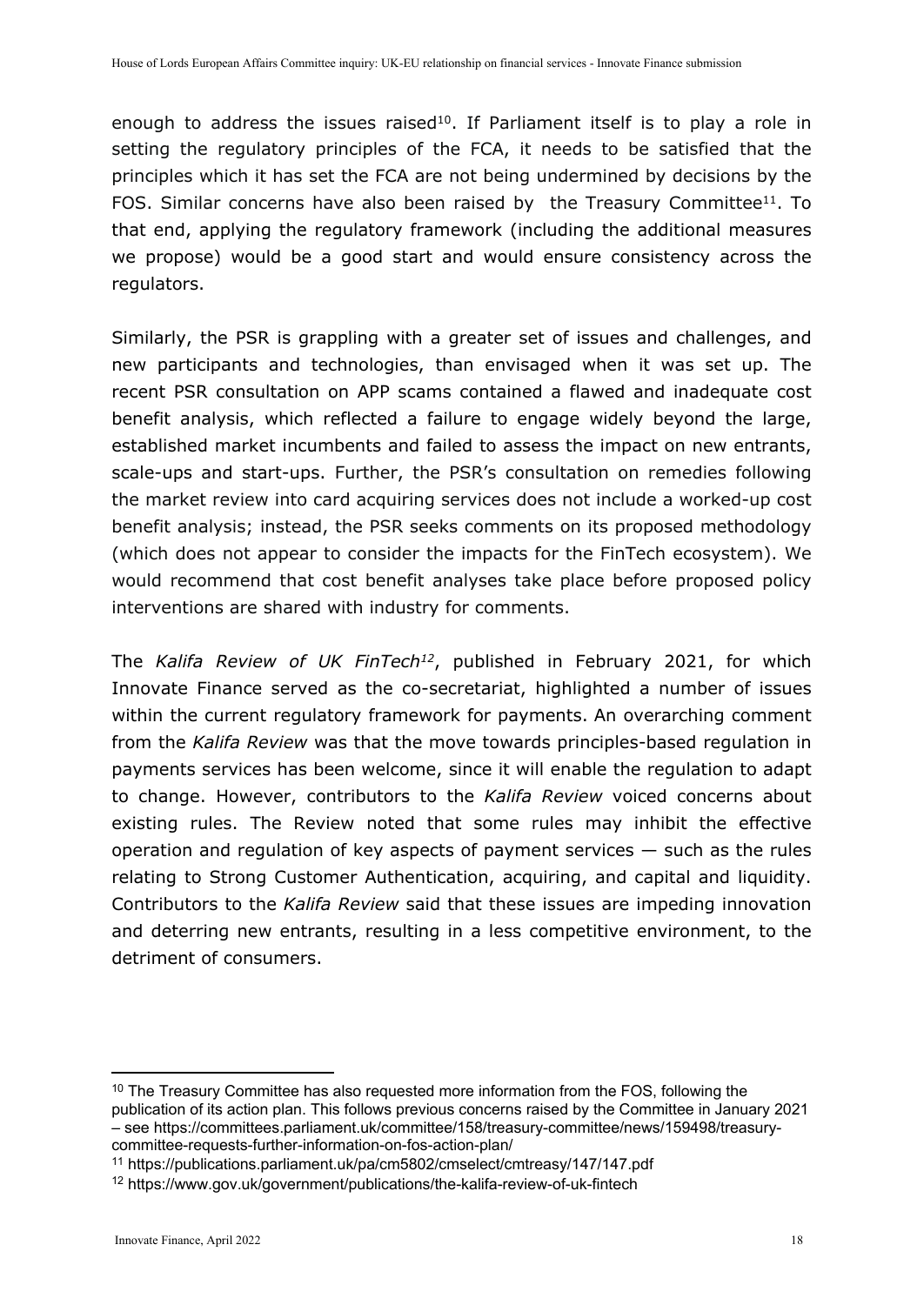Again, application of the proposed Future Regulatory Framework Review reforms to PSR, together with our wider proposals set out here, would help to address some of these issues.

In addition to the FOS, PSR, and BoE, consideration should also be given to applying the principles of the Future Regulatory Framework Review to other regulators who have an increasing role in financial services — notably the Information Commissioner's Office ("ICO") and the Competition and Markets Authority ("CMA").

With reference to the CMA, the view from the FinTech community is that the right balance between consumer protection, competition and growth is not being struck. There is a case for a more flexible approach to the assessment of mergers for nascent and fast-moving markets such as FinTech. This is because some consolidation will be critical in facilitating the scale that UK FinTechs need in order to become global champions.

Unless all financial regulators are brought into scope, we risk developing an even more inconsistent, disjointed and disproportionate regime, where the competitiveness objectives of FCA and PRA can be undone by other regulators.

## **Joined-up, strategic approach to regulation**

The Government paper *A New chapter for Financial Services<sup>13</sup>* (July 2021) provides a clear strategic direction, endorsed by the BoE and FCA and supported by the UK FinTech ecosystem. We believe that in the same way that this provides a high-level guiding star for UK financial services, there is an opportunity for further coordination and strategic cohesion between Government departments and the regulators in supporting a vision of UK financial services and within that UK FinTech. We would encourage this to be developed as part of the Future Regulatory Framework Review outcomes.

Our members regularly highlight the need for more cohesion across government — to ensure all regulators and departments are pointing in the same direction.

The *Kalifa Review* noted that "*multiple departments and regulators have important FinTech competencies and functions*" and recommended a strengthening of strategic coordination to ensure "*delivery of the Government's*

<sup>13</sup> https://www.gov.uk/government/publications/a-new-chapter-for-financial-services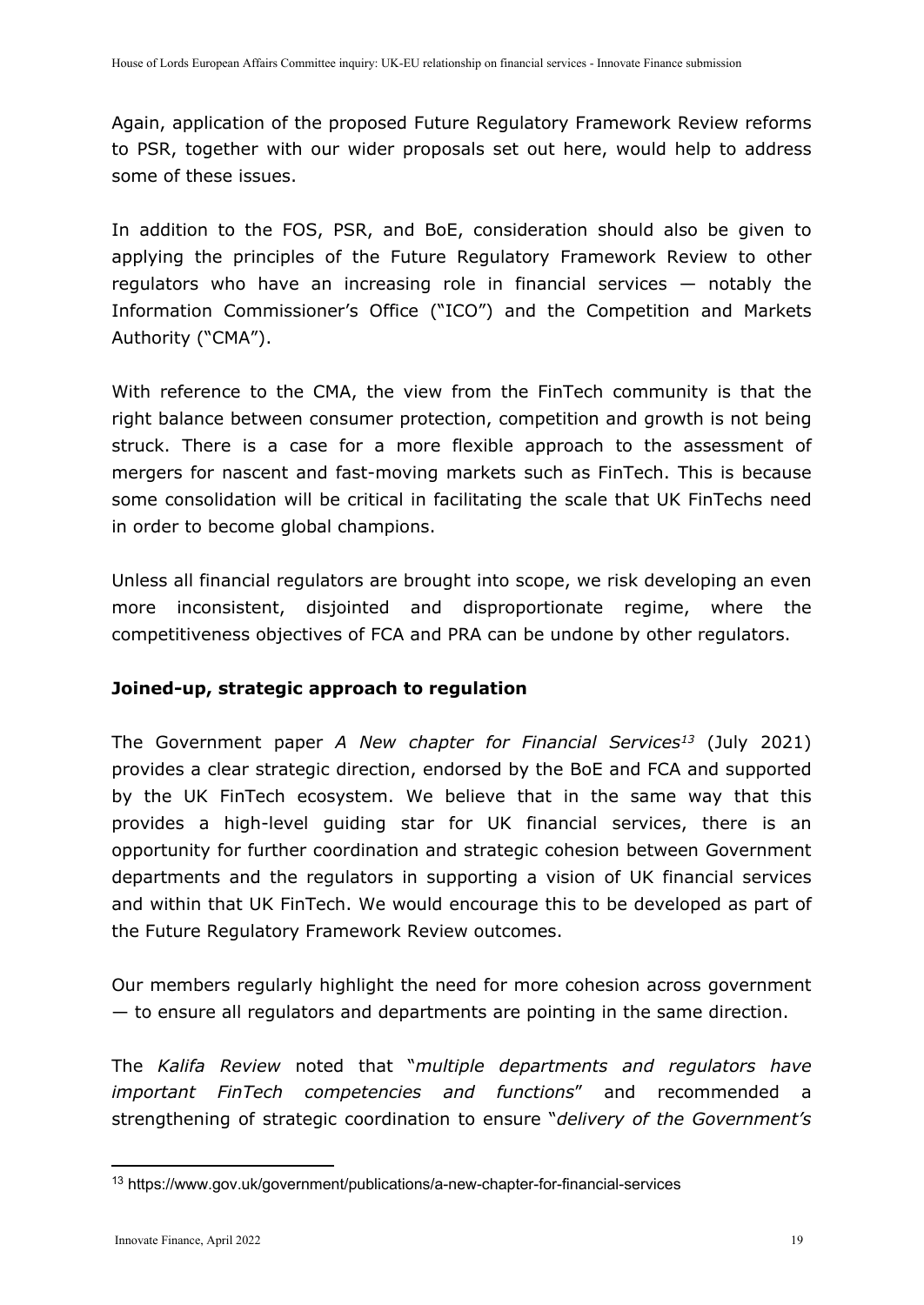*stated objectives for FinTech through executing an impactful and coherent FinTech strategy and ensuring a joined-up policy approach on cross cutting issues related to digitalisation and digital finance*".

We would encourage HMT  $-$  as part of the Future Regulatory Framework  $-$  to make provisions for cross-regulator coordination, and the ability to set clear accountability for delivery of cross agency projects. Taking a specific example, there has been a lot of work in government departments and regulators on open finance and smart data. Efforts have been made to strengthen coordination, notably the smart data working group which brings together four Whitehall departments (Department for Business, Energy and Industrial Strategy ("BEIS"); Department for Digital, Culture, Media and Sport ("DCMS"); HMT; and Department for Work and Pensions ("DWP")) and six regulators (Office of Gas and Electricity Markets ("Ofgem"), Office of Communications ("Ofcom"), the FCA, the CMA, and the ICO). Copious consultations and papers have been published on different aspects, and we still lack a single plan across the regulators and a firm timetable for implementation. A new model is needed for timely and effective development and delivery of projects that span multiple regulators.

While the publication of the *Wider Implications Framework<sup>14</sup>* (January 2022) is a welcome step in the right direction, it does not address in full the issues raised above. The membership of the group does not extend across the regulatory family, and it does not include governmental departments. Further, the Terms of Reference for the group suggest that consistent and complementary approaches may only be achieved where compatible with the members' respective statutory roles and functions. The regulators' respective statutory roles and functions should not serve as a stumbling block in the path towards greater cross-agency  $coordination$  — we would recommend that this issue be examined as part of the Future Regulatory Framework Review.

As noted above, there is increasing risk of divergence in interpretation between FCA and FOS, and mechanisms are needed to ensure a single, shared interpretation of regulations and a consistent approach to compliance. There are indications that in exercising its judgement as to what conduct on the part of firms is 'fair and reasonable', the FOS sometimes appears to be policing and enforcing FCA rules, including purporting to develop its own interpretations of these rules. We would welcome greater clarity in terms of how the FOS is expected to apply the 'fair and reasonable' standard for assessing customer

<sup>14</sup>https://www.financial-ombudsman.org.uk/news-events/financial-regulatory-family-strengthen-widerimplications-framework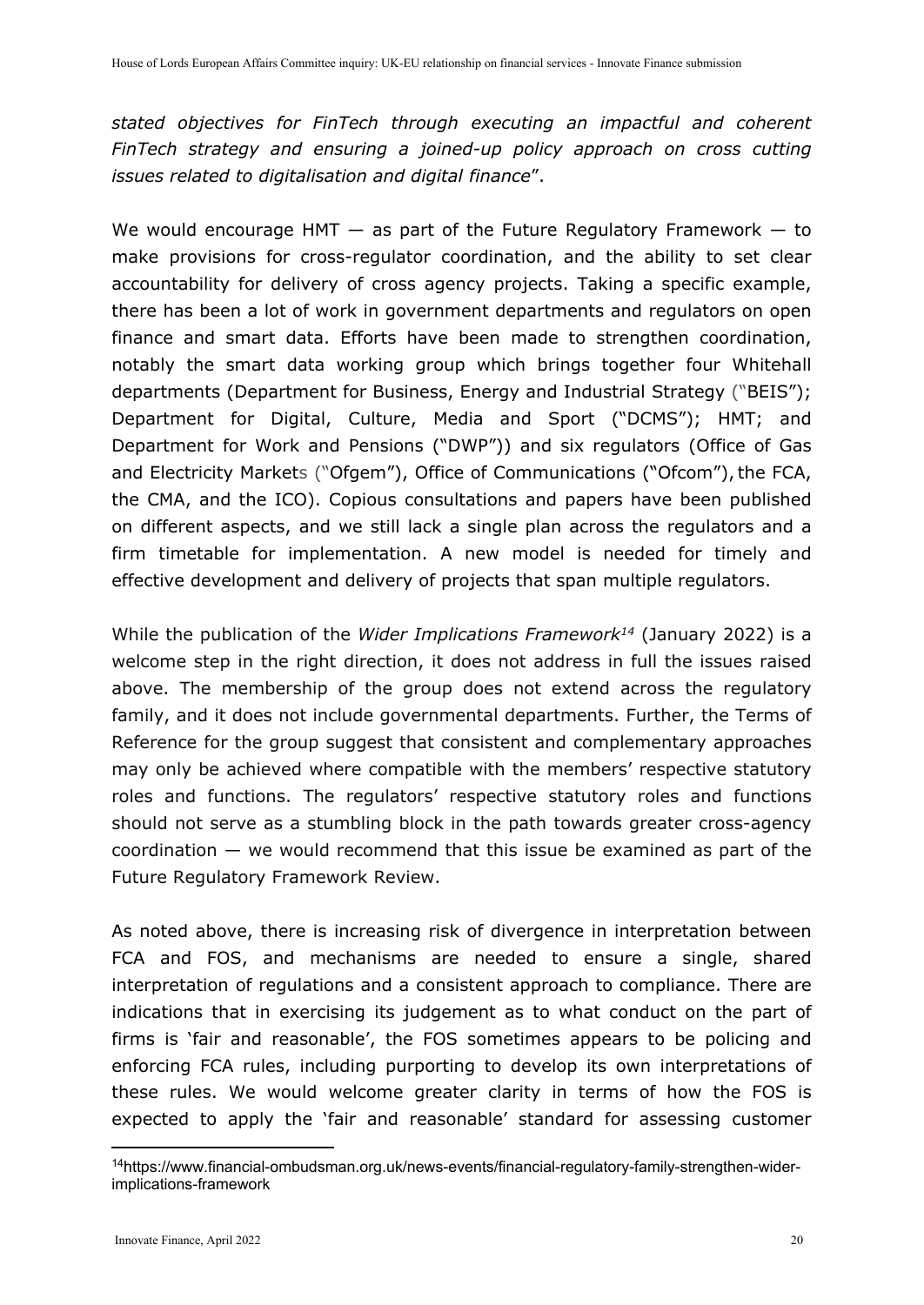complaints in a way that does not involve the FOS acting out of the scope of its statutory remit.

## **Bringing all regulation in scope**

We are supportive of HMT's intention that the Future Regulatory Framework approach be applied to onshored EU legislation as well as pre-existing and new UK legislation and regulatory rules.

## **2. Culture, capability and capacity**

The new objectives will only be successfully applied if accompanied by a culture (behaviours and incentives, at all levels of the organisations) that supports them, and culture change to achieve these; plus the right capability, in terms of skills, knowledge and resources.

In particular the new objectives, and a wider understanding of innovation and the markets being regulated, need to be embraced in individual supervisory teams, not just at leadership levels and in innovation or environmental, social and governance ("ESG") teams. A comprehensive programme of culture change and capability is needed.

The pace of change in technology and the market means it is difficult for 'vertical' supervisory and policy teams to keep up with change. Lack of capacity and capability to think about FinTech innovation in established sectors and to process new approvals can mean that the UK regime is less responsive and/or ill-designed for scale-ups.

To engender confidence with the FinTech community and wider financial services industry, it will be imperative that the regulators demonstrate upskilling of their teams, as they now can exercise significant new powers. As an example, in 2021, the FCA announced<sup>15</sup> that it reformed its decision-making powers, so that it can take faster and more effective decisions for consumers, markets and firms. In practice, this means that senior managers can trigger criminal and civil actions against firms, without the need in many cases for escalating upwards to the Regulatory Decisions Committee ("RDC"). We remain concerned that without the requisite knowledge and training for FCA senior managers, and without the challenge of the RDC, it could result in an unfortunate "shoot first, ask questions

<sup>15</sup> https://www.fca.org.uk/news/press-releases/fca-reforms-decision-making-tackle-consumer-harm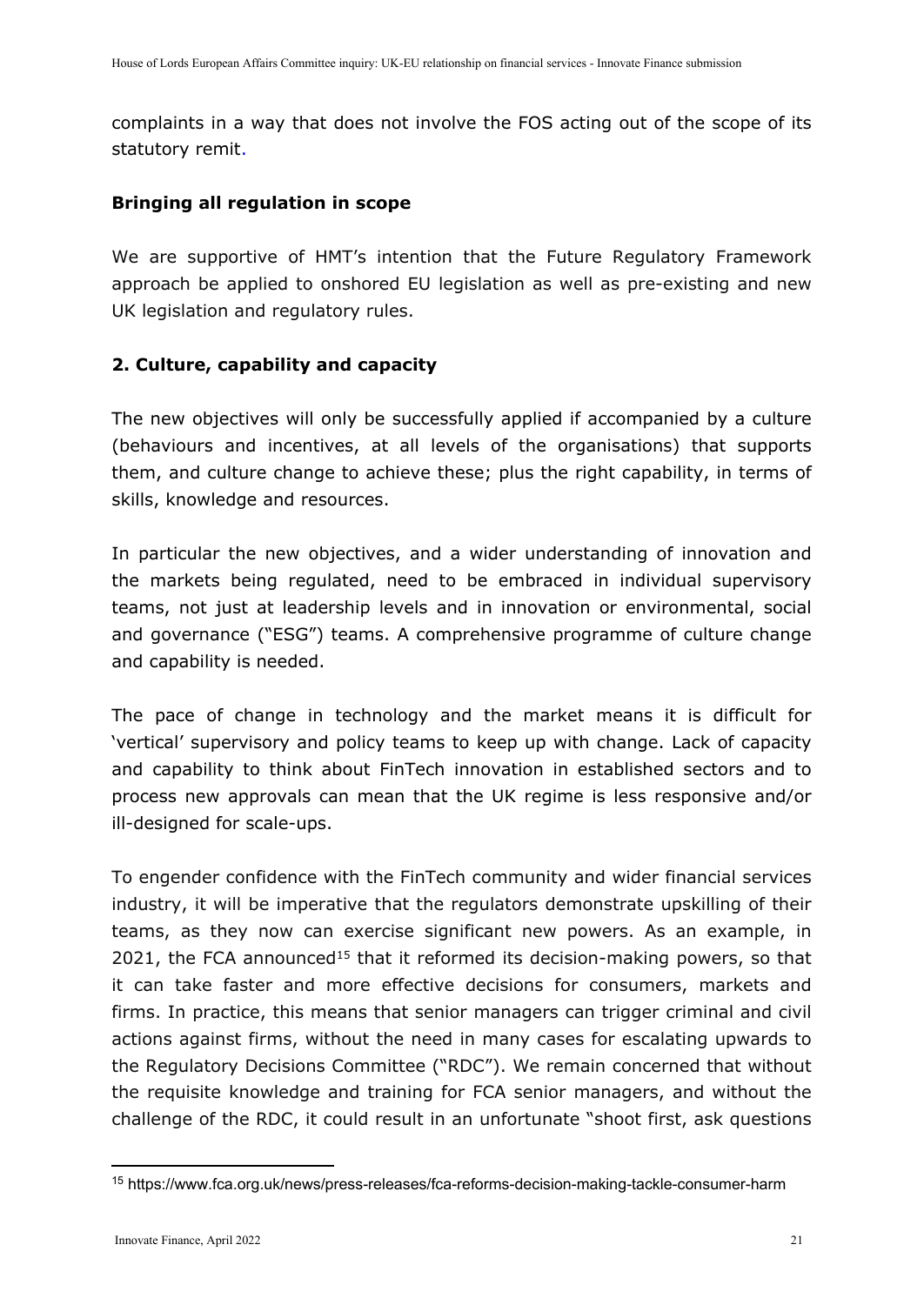later" approach. If the regulator were to misfire in its approach, say when a FinTech was in the lead up to IPO, it could have serious ramifications.

### **Culture**

Objectives need to be accompanied by a commitment to making them a reality, reinforced with ways of working and incentives within the regulators. We would like to see a requirement for each regulator to:

- set out a **culture change plan** to support the new framework and objectives, including measurable actions and targets;
- produce an **annual report on the new objectives**, including action taken to embed them and progress on culture change; and
- regularly (perhaps every three to five years) commission an **independent benchmarking review of its regime** against those in appropriate other international financial centres. The report should be published and laid before Parliament for scrutiny by the Treasury Select Committee. The regulators should be expected to have delivered improvements to the international competitiveness of their regime between successive iterations of this benchmarking exercise.

### **Skills and knowledge**

We should aim for a mutual culture between regulators and FinTech of learning and improvement. In each regulator  $-$  or possibly across regulators  $-$  we would recommend a range of learning zones to strengthen interchange and exchange of ideas and understanding between FinTechs and the regulators. This might include:

- **A discussion forum:** for the people at the regulators and FinTech community to exchange ideas in a safe space, sharing insights and challenges, and exploring options and approaches in a Chatham House Rule environment.
- **Interchange**: a secondment programme, with people from the regulators and scale-ups spending time in each other's organisations. From a 'week in FinTech/FCA' to a formal six-month or two-year secondment to a specific role. This should also include continuing, and expanding, the FCA's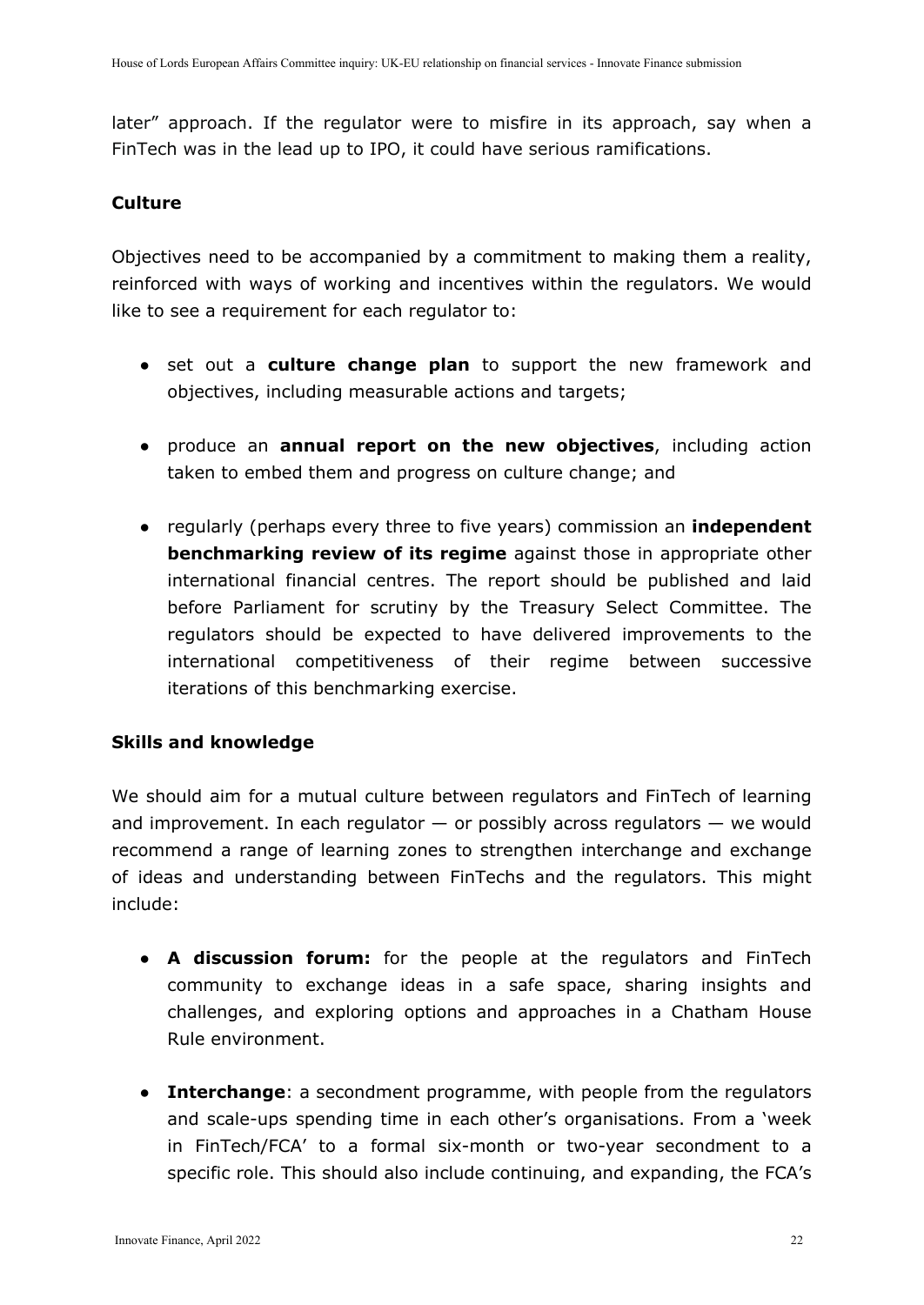Tech Sprint programme. Safeguards will of course need to be put in place to protect against regulatory capture.

● **Learning and development:** regulators' employees should all have a learning objective or continuous professional development focused on developing understanding of technology. Where there is a 'scalebox', participating scale-ups could have matching development goals on supervisory and regulatory understanding. This could be supported by a joint training programme and events on topical or priority issues. A leadership development programme, with a cadre of future talent in the FCA and in scale-ups could undertake learning together.

#### **Resources**

In a number of areas recently we have seen significant backlogs. This includes a reported backlog of 50,000 cases at FOS; and in terms of the FCA's cryptocurrency anti-money laundering authorisation gateway approvals, some FinTechs have had eight different case officers.

As development and adoption of technology accelerates in financial services, regulators need to be able to quickly understand changes afoot and anticipate the impact of technology, to be able to develop new regulatory approaches (in line with the wider objectives and aims set out here), on-board new authorised bodies, and assess applications as the regulatory perimeter is extended and adapted. All of this needs to be done alongside maintaining existing supervisory and policy activity.

That creates significant resource needs and we would recommend the requiring regular reviews of each regulator to assess whether they have adequate resources, appropriately deployed. We would also recommend that a formalised requirement for strategic workforce planning be introduced across each of the regulators.

Furthermore, given the new powers afforded to the UK regulators, coupled with a very significant regulatory agenda with major deliverables over the short- to medium-term planning horizon, we would recommend that an independent review take place to ensure the funding mechanisms remain appropriate. As the regulators are funded by the firms they regulate, the independent review should assess and ensure that rising costs do not translate to barriers to entry or disproportionate burdens on start-ups and scale-ups.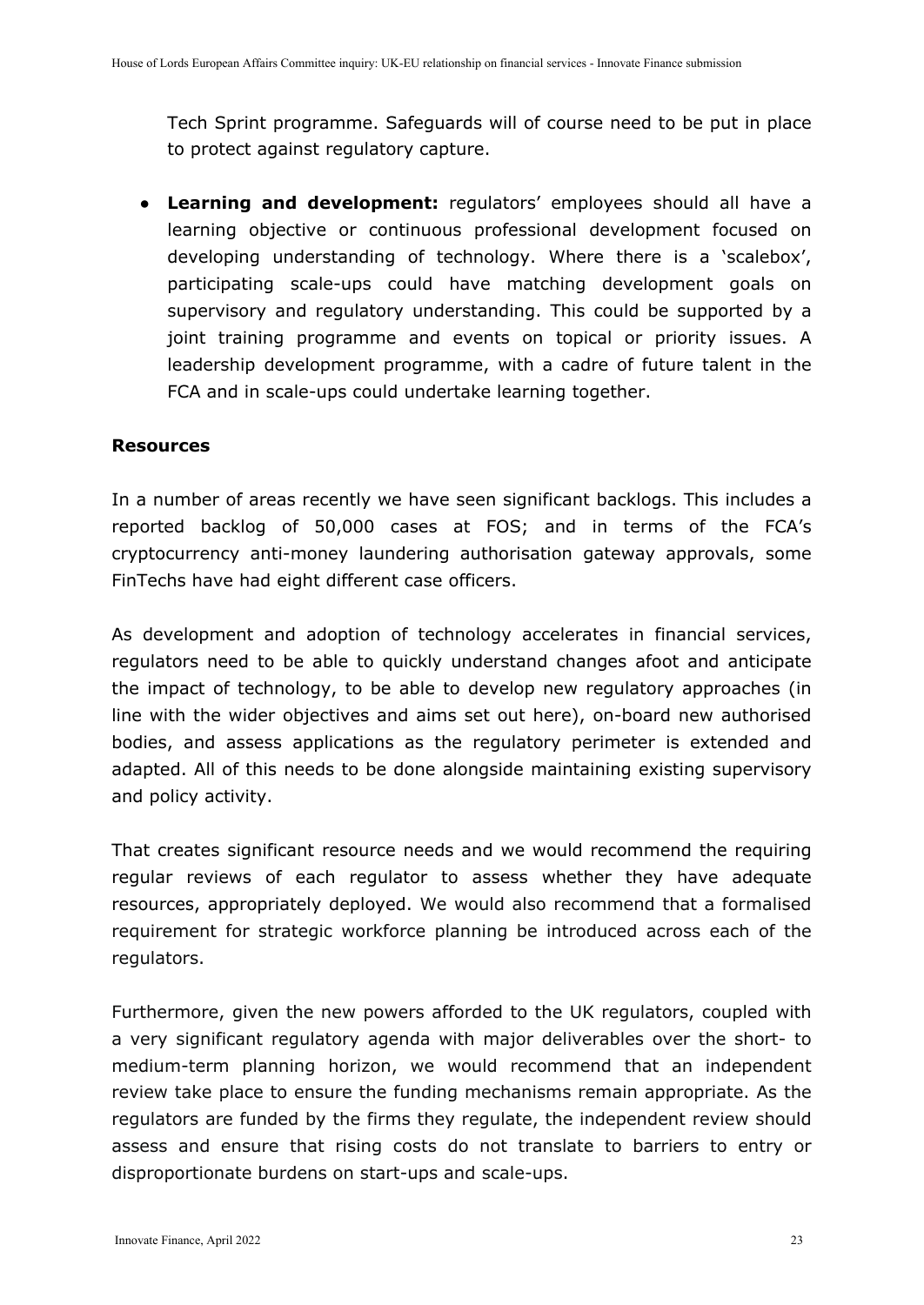### **Capability review**

To strengthen accountability and scrutiny on these questions of culture, capability and resources, we would recommend regular independent capability reviews of each financial services regulator, perhaps every three years with additional reviews where significant remedial action is required.

### **3. Innovation and RegTech**

FinTech, and technological innovation in financial services, can bring many societal benefits. This is something developed not only by start-ups and scaleups but also established financial services entities.

FinTech has developed across many areas over the last ten years and is rapidly expanding. Developments include:

- Digital payment systems that provide cheaper, faster and more secure payments; increasing productivity in the economy and reducing costs and increasing convenience for consumers. Stablecoins are now starting to develop more low-cost payment systems and safety.
- Foreign exchange ("FX") services: massively reducing the costs and increasing the convenience for consumers to transfer funds and access money overseas.
- RegTech: including advanced solutions that have reduced criminal activity such as money laundering, increased online payment safety and supported the wider adoption of technology by providing cheaper, better compliance services.
- Financial inclusion: a variety of different services enable previously excluded citizens to access the financial services they need and avoid a 'poverty premium'.
- Financial wellbeing: tools to enable better financial planning and management, often utilising open banking data, as well as providing services that enable people to manage financial events, including salary advance schemes and affordable credit.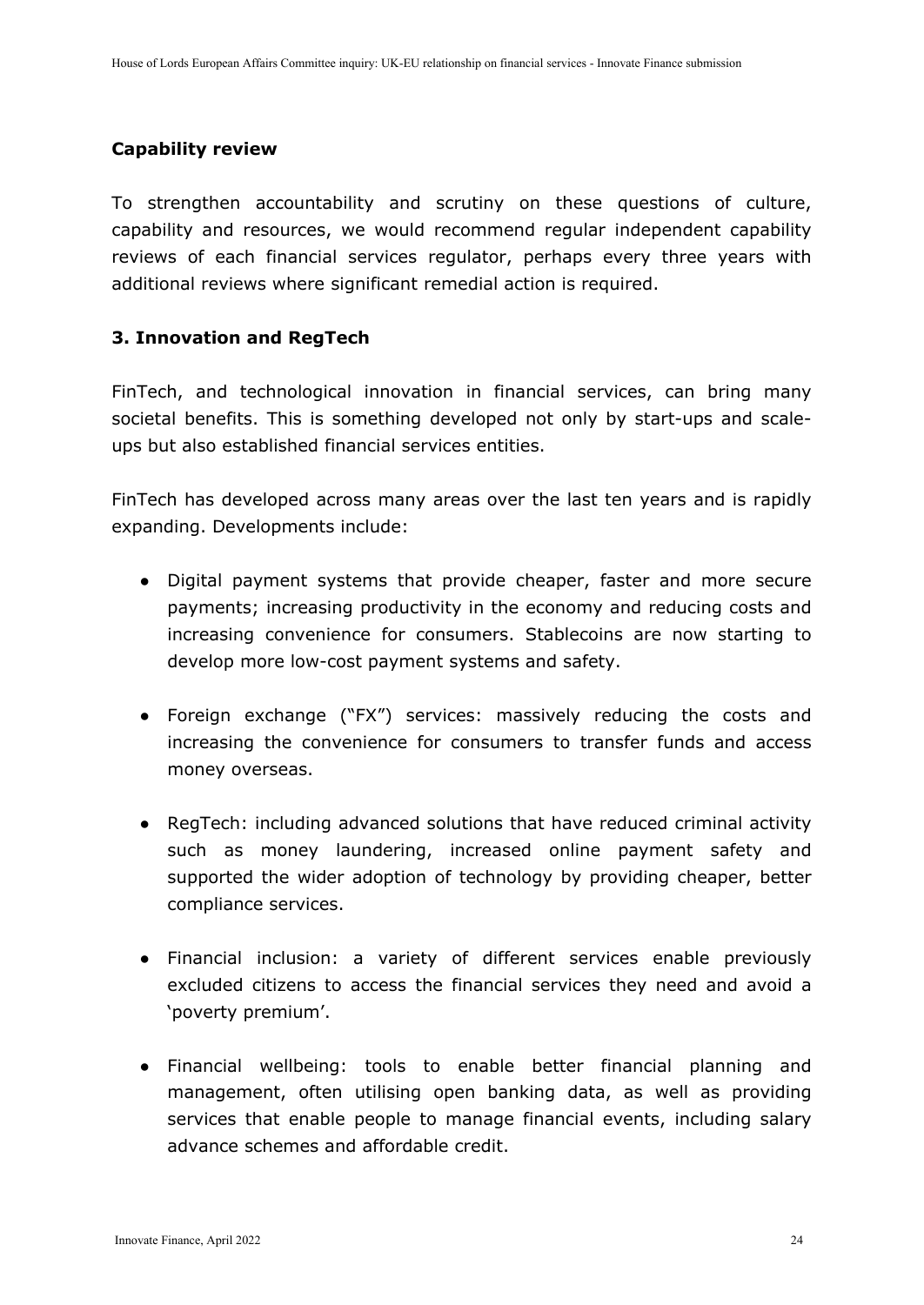- Wealth management: online platforms have widened access to a greater range of investments and reduced the cost of brokerage.
- Software as a service: which has reduced costs for small businesses and widened access to finance and financial management tools.
- Lending platforms and alternative lenders have increased the availability of finance for small firms and diversified the availability, with products better suited to different small firms' needs.
- ESG products: across RegTech, business-to-consumer ("B2C") and business-to-business ("B2B"), FinTechs are providing ways of measuring carbon emissions and assessing transition to Net Zero, enabling consumers, businesses and financial institutions to take action to support climate targets.

To enable technology and ensure continued innovation can bring economic, social and environmental benefits to the UK (in UK and global markets), the framework needs to enable and accelerate RegTech and SupTech solutions, develop better understanding of technology across regulatory functions, and require specific consideration of the impact of regulation on start-up and scaleup entities.

## **Use of regulatory technology: RegTech and SupTech**

RegTech can and should play an increasing part in regulatory solutions and deliver regulatory outcomes better, simpler and cheaper. Every regulator should be assessing what can be automated and how digital solutions can be deployed (e.g. artificial intelligence ("AI"), data, and blockchain). Where markets advance quickly and the regulator wants to focus on an area, auditing of outcomes and processes amongst scaling companies (e.g. those in the FCA scalebox) rather than detailed authorisation and approval may allow real-time lessons and risks to be appraised, without holding back innovation and market development.

Innovation teams within the BoE and FCA are strong champions of RegTech and SupTech solutions. They need to be given more tools and a stronger influence across their organisations, with specific requirements for every supervisory team to consider RegTech.

As part of this, we recommend: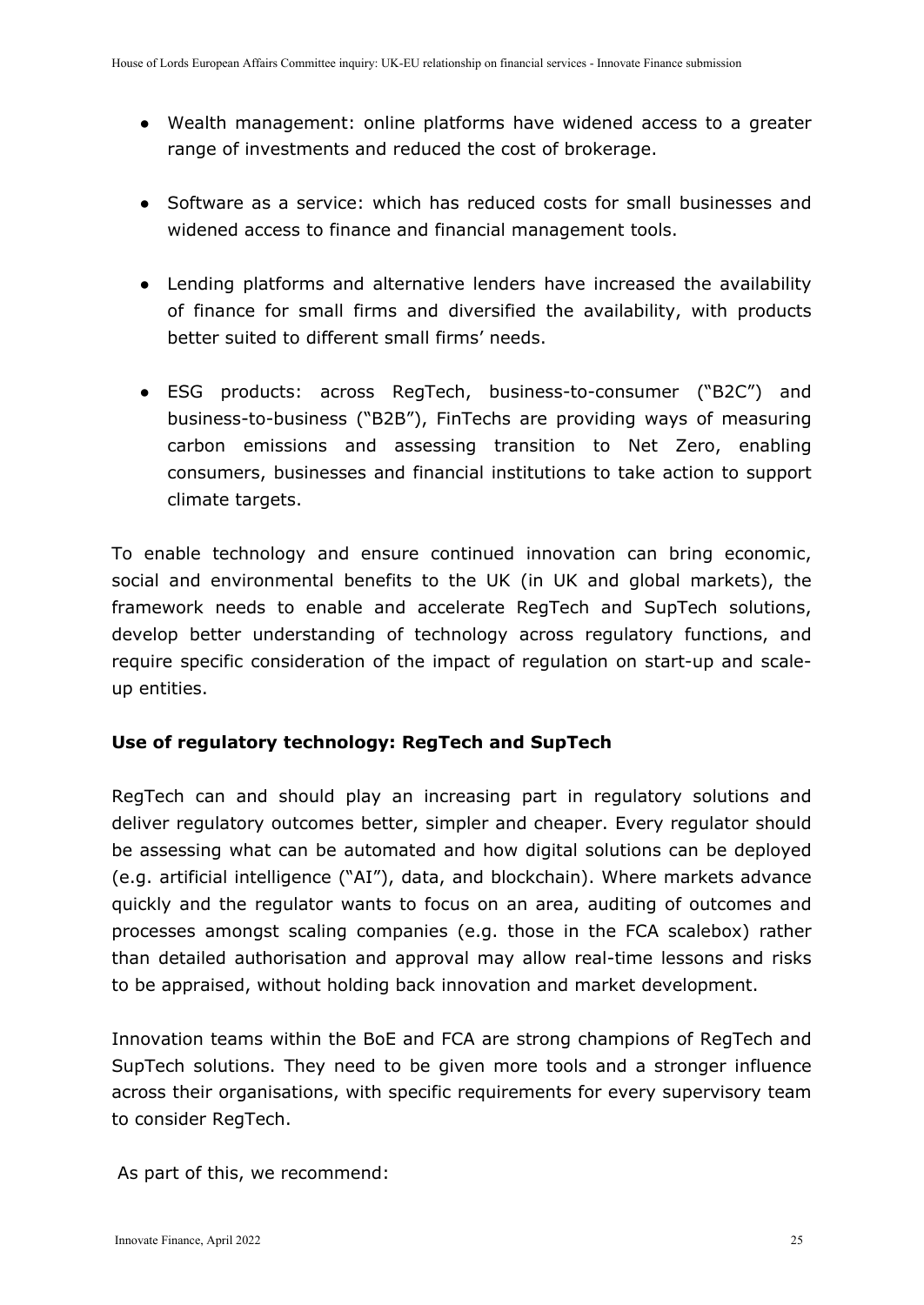- **a RegTech test** should be applied for every new regulatory proposal, to assess whether the proposals enable and allow for RegTech solutions within regulated firms; and support SupTech, including automated reporting.
- each **regulators' rules should be adapted to be machine readable**. The FCA piloted a machine-readable handbook in recent years, and whilst the entire handbook may not easily be machine readable, the majority can. Every regulator should be mandated to adopt a machine-readable rulebook or equivalent and be required to commit to all new regulatory requirements being machine readable.

### **RegTech access to regulator programmes**

RegTechs may be unregulated entities but looking to play in the regulated space. Customers' first question tends to be 'what does the regulator think'. RegTechs should be eligible for the FCA Scalebox and other similar programmes, enabling the regulator to provide a view on new technology and its suitability, providing "permission to play."

### **Developing the scalebox approach**

We welcome the FCA rapid adoption of a Scalebox, recommended in the *Kalifa Review* in February 2021. The FCA is piloting this as a way of increasing regulatory compliance by scale-up firms. We would welcome the establishment of this as an integral part of the future regulatory framework and:

- **extension of the Scalebox concept** to other regulators, including the PRA; and
- **building on the Scalebox concept to develop a deeper and wider approach to new technologies.** This should include:
	- **testing scale solutions**: scalebox participants should provide a basis, and a framework, for testing new solutions that have scale. Widespread use of AI, synthetic data, etc., will need to be tested on a larger scale than available in the Sandbox, with real-time monitoring of effects and outcomes and risk controls by a supervisory team.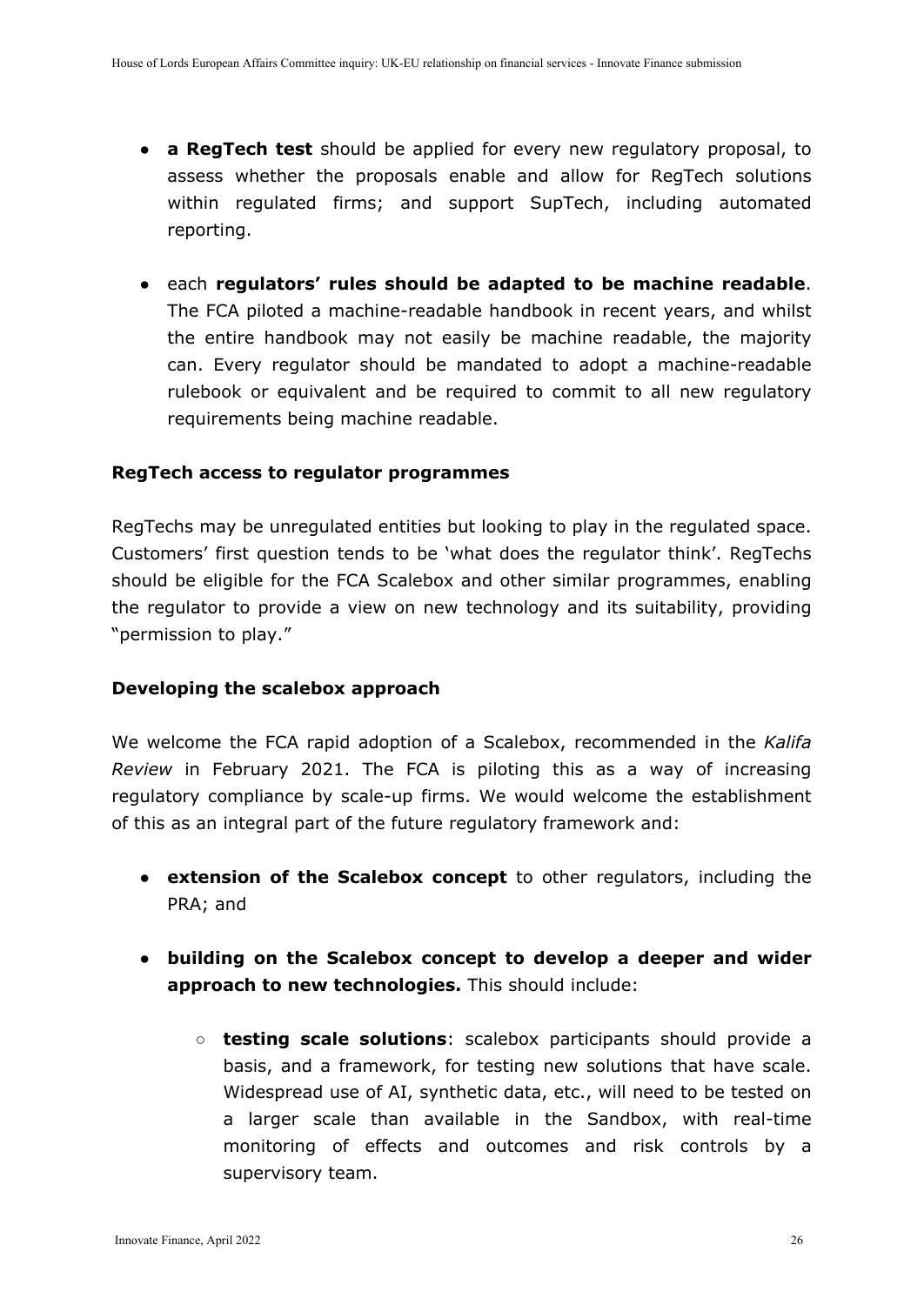- **testing systemic effects of technology**: linked to testing scale solutions, a Scalebox approach — possibly involving more than one scale-up — would enable testing of systemic effects of technology and developing new approaches to systemic risk and resilience.
- **Introduce a start-up and scale-up test**: a more comprehensive approach to cost benefit analysis methodologies should include specific requirements that all proposals for new regulations should include a startup and scale-up test (assessing proportionality of the proposals), including assessment of impact on new entrants.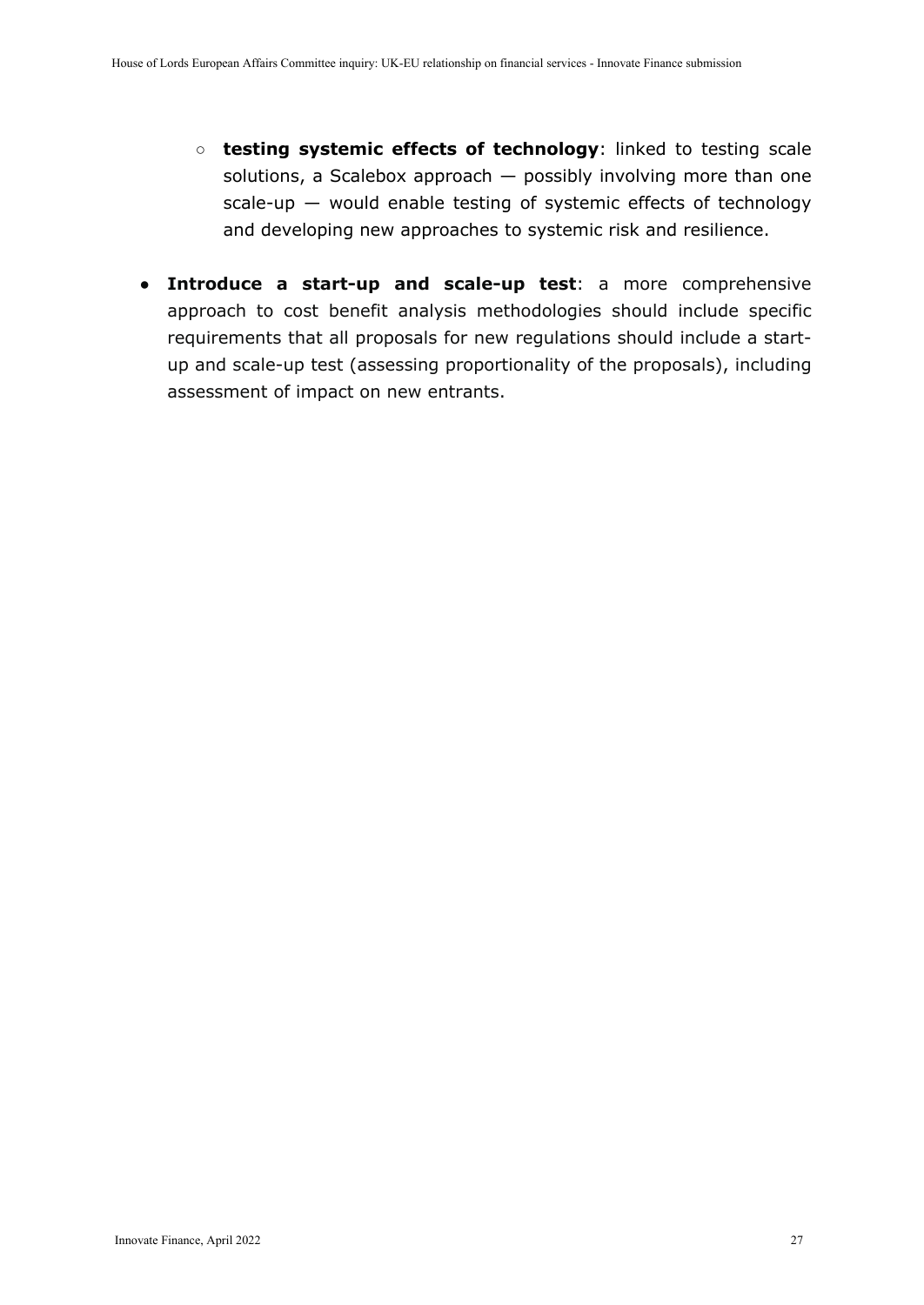### **Consultation paper questions and responses**

# **1. Do you agree with the government's approach to add new growth and international competitiveness secondary objectives for the PRA and the FCA?**

Innovate Finance strongly supports the introduction of new growth and international competitiveness secondary objectives, which reflects recommendations we made in our response to the Future Regulatory Framework Review phase-II consultation. These secondary objectives will help ensure the UK's financial services sector is the most trusted and competitive place to do business.

While Innovate Finance is supportive of the government's approach to add new growth and international competitiveness secondary objectives for the PRA and the FCA, it is unclear why the BoE and the PSR are not within scope.

Our members' experience highlights regulation from the BoE and PSR which has had adverse, unintended outcomes for the FinTech community in the UK; negatively impacting start-ups and scale-ups' ability to grow and lessening the international competitiveness of the UK's financial services sector. Our introductory remarks cover the impacts of MREL and other policies, as examples with reference to the BoE. While the forthcoming consultation in H1 2022 on the regulation of payments firms by the BoE and PSR is welcome, our members remain concerned that this may lead to the regulators adopting a fragmented and sectoral approach.

Additionally, the impact of the Financial Ombudsman Service ("FOS")  $$ established as a mechanism for alternative dispute resolution, but arguably operates in a quasi-regulatory capacity without the necessary checks and balances — raises wider questions around the efficacy and appropriateness of its governance and accountability mechanisms, and the need for reform.

We would therefore urge the government to extend the secondary objectives (and 'have regards') in a consistent way across the UK financial services regulators and — while recognising this falls outside the ambit of this consultation — we are calling for an independent review of the FOS to assess whether it remains fit for purpose. While the publication<sup>16</sup> of the FOS action plan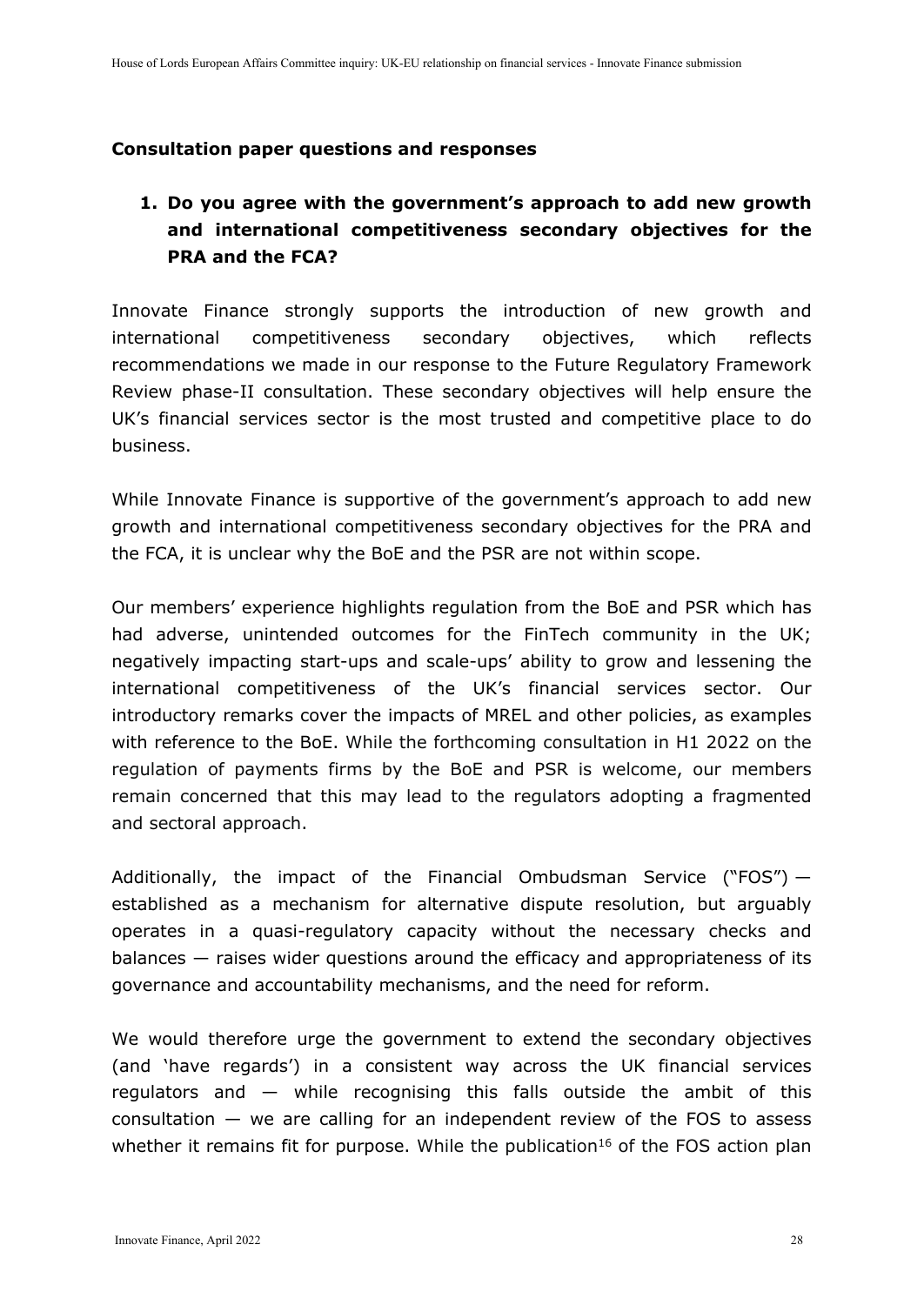for internal transformation is a welcome step forward; we consider that wider reform remains an important issue in the context of the Future Regulatory Framework Review, and would urge HMT to pursue reform by statutory means. If Parliament itself is to play a role in setting the regulatory principles of the FCA, it needs to be satisfied that the principles which it has set the FCA are not being undermined by decisions by the FOS  $-$  this sentiment is also shared by the Treasury Committee<sup>17</sup>.

Moreover, Innovate Finance recommends that the government sets out a timetable for a post-implementation review of the regulators' secondary objectives, and the interplay with primary objectives, to ensure the secondary objectives impactfully shape policy design considerations. The extent to which each statutory objective and/or 'have regards' have played into policy design should also be a feature of enhanced cost benefit analyses produced by the regulators (please see our response to question seven, for further detail).

Further, we recommend that HMT reviews the extent to which regulators take into consideration their existing competition objectives, as there is a perception amongst industry that it is not being used consistently.

As noted above in our opening remarks, the objectives will only be successful if accompanied by wider culture change including a statutory requirement to produce a regular international competitiveness benchmarking review and report on progress.

# **2. Do you agree that the regulatory principle for sustainable growth should be updated to reference climate change and a net zero economy?**

Innovate Finance strongly agrees that the regulatory principle for sustainable growth should be updated to reference climate change and a Net Zero economy. The regulators have a key role to play in supporting the UK's transition to a Net Zero economy by 2050<sup>18</sup>, through policy-driven incentives. Given the importance of reaching this milestone, we would again call for the regulatory principle to be extended to the PSR and BoE. A regulatory approach can further drive the development of FinTech solutions that help achieve and accelerate transition to a zero carbon economy.<sup>19</sup>

<sup>16</sup> https://www.financial-ombudsman.org.uk/who-we-are/governance-funding/action-plan-2021

<sup>17</sup> https://publications.parliament.uk/pa/cm5802/cmselect/cmtreasy/147/147.pdf

<sup>18</sup> https://www.gov.uk/government/publications/net-zero-strategy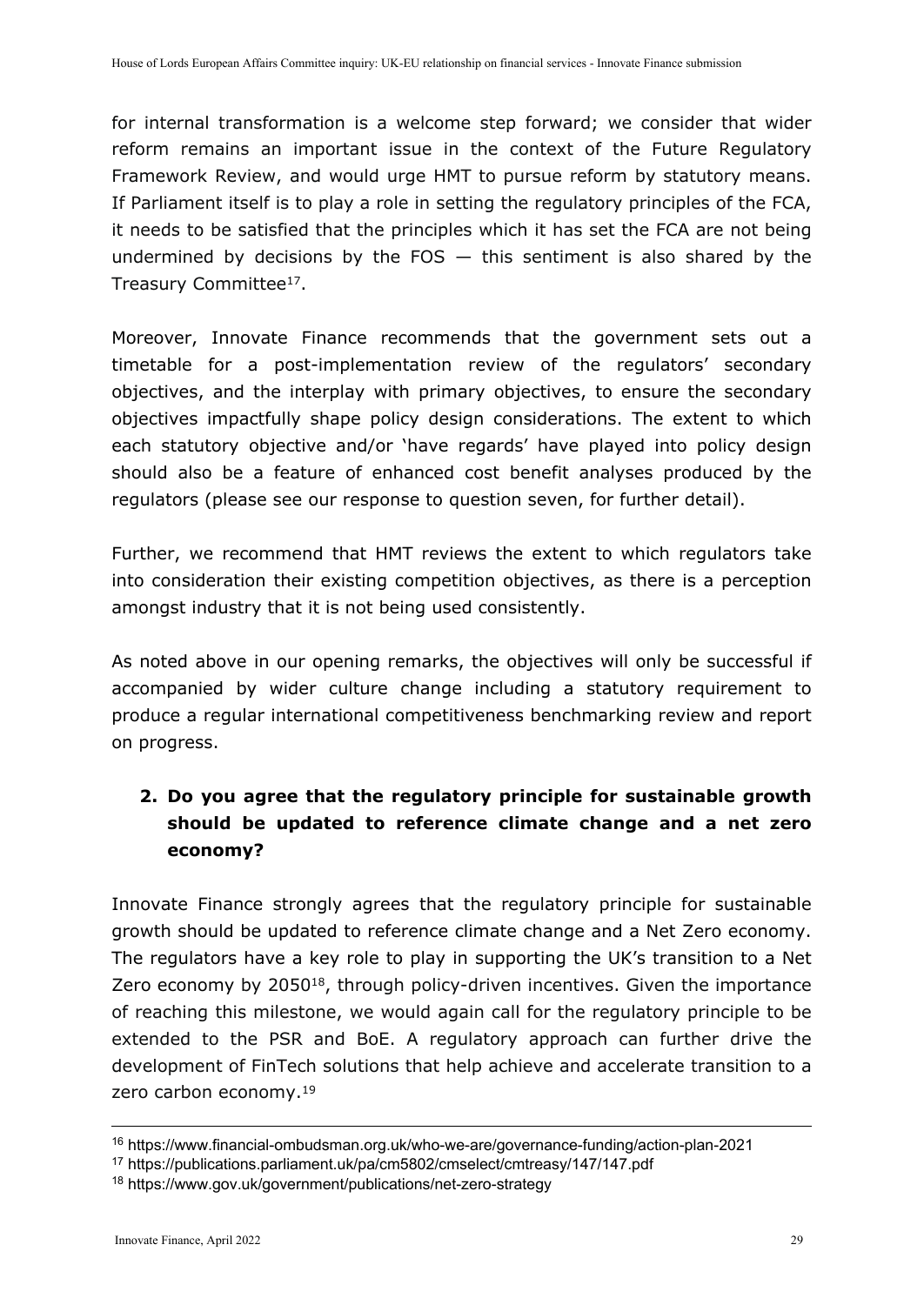This principle should prompt review of existing regulations that may hinder Net Zero as well as consideration of new regulation needed to support Net Zero. As part of this approach, we would encourage a requirement for regulators to review the impact of their regulatory regime upon achievement of Net Zero climate change targets: specifically to identify any regulatory barriers to the economic, industrial and capital market transformation needed to achieve Net Zero, including those regulations that might slow progress and hinder the timely achievement of 2030 and 2050 targets; and to implement changes to remove such barriers.

Again, we would recommend that the government sets out a timetable for postimplementation review of this secondary objective, and the interplay with regulators' primary objectives, to ensure it impactfully shapes policy design considerations.

Additionally, the extent to which each statutory objective and/or 'have regards' have played into policy design should also be a feature of enhanced cost benefit analyses produced by the regulators.

# **3. Do you agree that the proposed power for HM Treasury to require the regulators to review their rules offers an appropriate mechanism to review rules when necessary?**

Innovate Finance welcomes this proposed power for HMT as a welcome step forward; however, we would invite government to provide further detail on how HMT intends to use this power, and to clarify the 'trigger' threshold for when this power should be exercised.

We would reiterate our call that this review mechanism be extended across the financial services regulators and is not limited to the FCA and PRA.

# **4. Do you agree with the proposed approach to resolve the interaction between the regulators' responsibilities under FSMA and the government's overseas arrangements and agreements?**

Innovate Finance is broadly supportive of the proposed approach. We consider it necessary that a consultative process exists between the regulators and HMT to

<sup>19</sup>https://www.innovatefinance.com/wp-content/uploads/2021/10/The-Role-of-FinTech-in-Net-Zero151021.pdf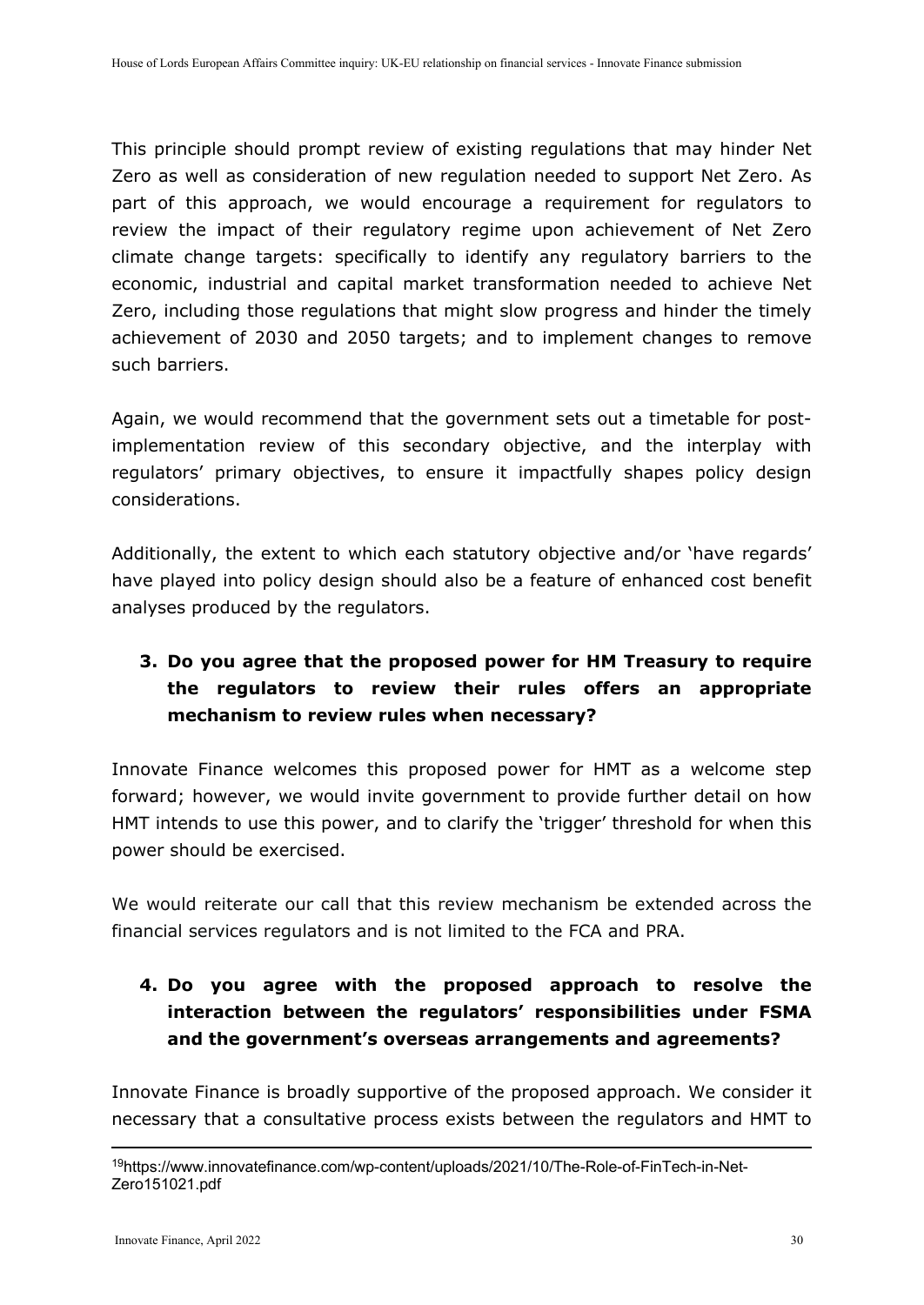ensure obligations and implications of actions taken are fully understood. There should be no mismatch between regulatory activity and government trade policy. Regulatory activity should be subordinate to overseas trade agreements.

Innovate Finance would welcome further detail on the way in which the regulators and government will share details of the decision making process in the interest of transparency and public scrutiny. It would be helpful to understand the extent to which the regulators' exercise of their powers is limited by conflicting cross-over with government's overseas arrangements and agreements.

# **5. Do you agree that these measures require the regulators to provide the necessary information to Parliament on an appropriate statutory basis to conduct its scrutiny?**

Innovate Finance considers that the proposals do not go far enough, and further thought needs to be given to ensure that there is the necessary scrutiny by Parliament to balance the increased independence of the financial regulators. We reiterate our points made regarding scrutiny, in response to the phase-II consultation.

While we recognise this is a matter for Parliament, given the significant resource and expertise such scrutiny will require, we recommend such scrutiny should be performed by a new, independent committee set up for this purpose. It is essential that the committee must be sufficiently resourced, including with expertise in the financial services sector.

It will also be important to ensure rigorous scrutiny to pick up on any disconnect between Parliamentary direction setting and the actions of the regulators.

Among other things, the independent committee could be empowered to:

- initiate the review of any aspect of regulation;
- consider if regulatory action is consistent with the policy intent set out in the underlying legislation and assessing the actual outcomes of regulatory action against their stated outcome aims;
- scrutinise regulators' case for change and related cost benefit analyses prior to new rule-making;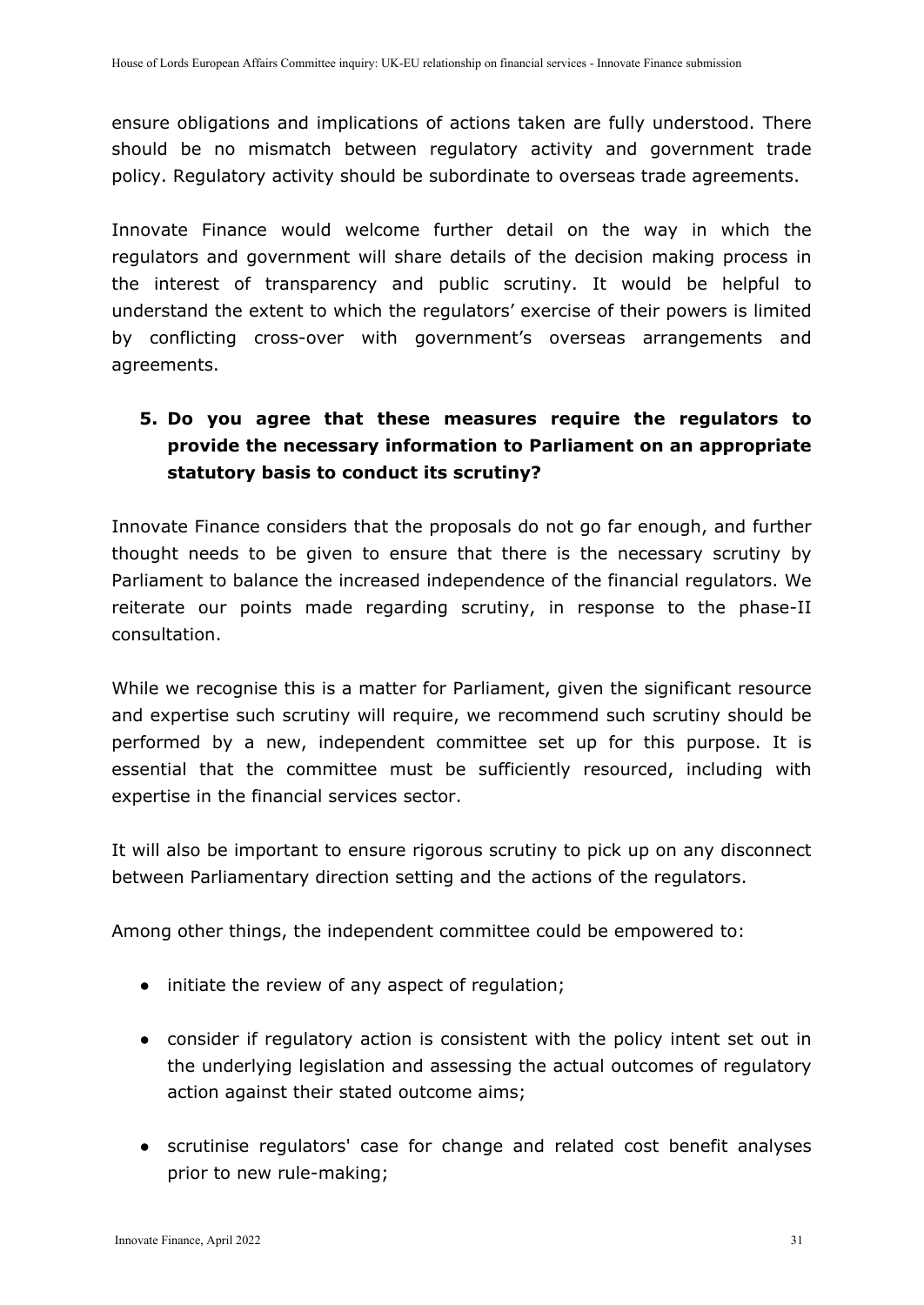- consider if proposed and existing rules are proportionate (or are being applied proportionately, where appropriate);
- require and scrutinise post-implementation reviews and the regulators' responses to the same;
- make recommendations to the regulators to which the regulators must respond on a "comply or explain" basis; and
- be a point of contact for stakeholders to feedback concerns about regulators' measures.

It would be inappropriate to directly replicate the EU's model and processes for regulatory policy design and scrutiny. However, it would be helpful to adapt some of the lessons of the EU model, including having a transparent regulatory work programme (annual and multi-annual), and clear and transparent processes for the development of new regulation, with guideline timetables for each stage of consultation and development. This should also clearly identify roles and responsibilities, including where and how technical issues are best scrutinised.

# **6. Do you agree with the proposals to strengthen the role of the panels in providing important and diverse stakeholder input into the development of policy and regulation?**

While these proposals are a welcome step forward, they do not go far enough.

The FinTech and RegTech communities' perception of the practitioner panels is that it does not necessarily provide full representation for innovation and FinTech, and there is a lack of transparency in the way in which the panels operate and shape regulatory policy design. In light of this, we reiterate our suggestion that a consultation be initiated on the panels' role, composition and tenure, approaches (particularly with reference to diverging views as members will defend their respective competitive interests) and effectiveness.

We recommend that consideration be given to the creation of FinTech / RegTech focused panels. Alternatively, we would urge that representatives from the FinTech and RegTech sectors are represented on all practitioner panels. Given the pace of innovation and change in the financial services sector, it will be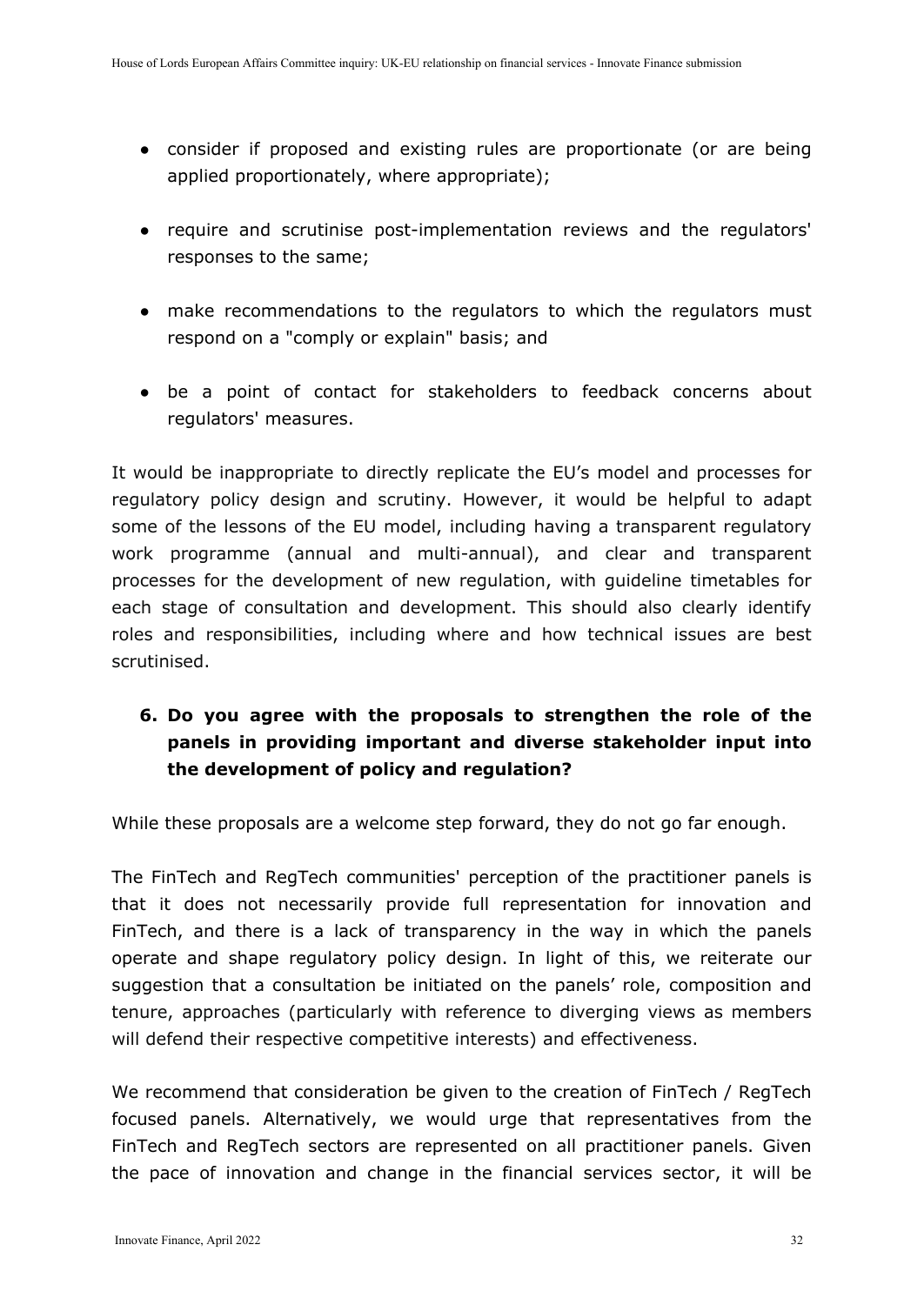critical that regulators draw on expertise from across the FinTech and RegTech ecosystems.

Further, there is a perception that the panels are more influential in shaping the design of regulatory policy when compared with the regulators' consultation process with industry and wider stakeholders — consultation outcomes can often be viewed as a 'foregone conclusion', with no scope for firms to achieve substantive revision of draft proposals. Innovate Finance would welcome further detail on the way in which the role of the panels sits alongside the consultation process.

Regarding stakeholder engagement more generally, Innovate Finance would recommend that regulators engage with industry at a much earlier stage in the policy design process  $-$  this could take the form of industry roundtables, calls for input, and discussion papers before launching consultation papers.

There is no silver bullet to better consultation and industry engagement. Regulators need to deploy a range of techniques and tools. Reliance on panels, formal consultation documents and the cost benefit analyses process is not in itself sufficient. In particular, smaller firms do not have the capacity or necessarily the capability to engage with these formal processes. We need to reach the point where the regulator better understands the nature of the businesses they supervise including the specific markets they operate in and what it means to be a small business; and the regulator is able to engage and seek views in different ways that ensure the voice of different regulated businesses is heard. This needs to include more outreach and interchange between the regulators and the firms they regulate.

Smaller firms without a supervision contact at the regulators find it more challenging to get specific information and engage with the regulators. This is something that the regulators need to address. Feedback meetings or stakeholder roundtables, perhaps held quarterly with the regulators, could give firms with little direct access to the regulators the opportunity to share with the regulators their views and sector developments.

Regarding consultation papers, Innovate Finance would ask that regulators take steps to review the consultation process to ensure it works for all. Taking the PSR as an example, a consultation was launched on APP scams in November, with only a two-month consultation window that fell over the festive period. There were a number of other regulators' consultations running concurrently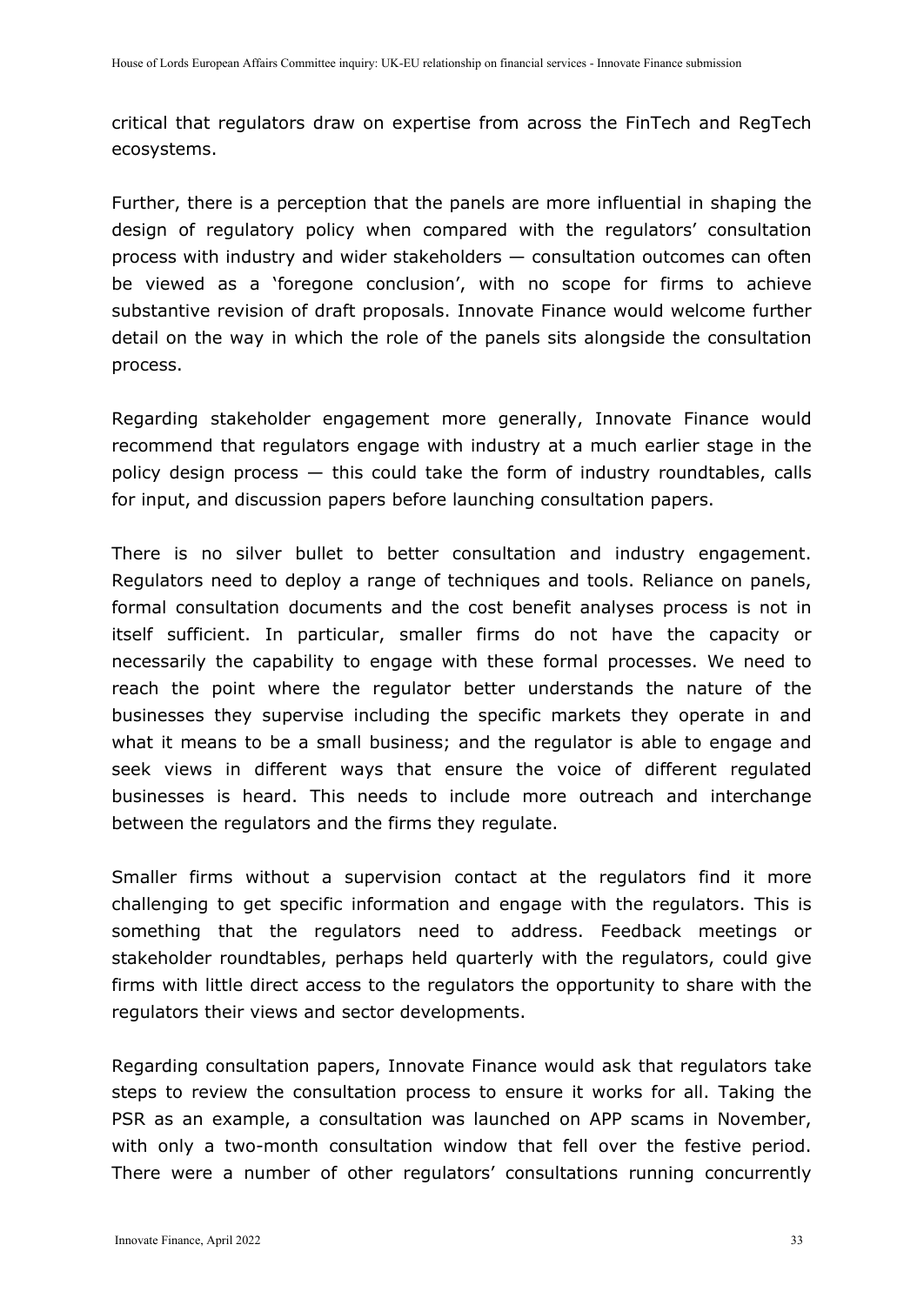across this period. In our members' experience, small start-ups do not have the resources to work up well-evidenced responses to meaningfully inform the regulators' policy design considerations in such a short time frame — this issue is exacerbated if there are a number of relevant, overlapping consultations. It is essential that the impact of cumulative change on firms from multiple sources is considered.

Moreover, while the regulatory grid has been welcomed by industry, we would call on the regulators to publish this more frequently, and regularly engage with stakeholders regarding its efficacy in allowing firms to forward plan and manage workload associated with regulatory change.

Lastly, on transparency around regulator-to-regulator dialogue, we note that on 26 March 2021 a Memorandum of Understanding was agreed to establish a "Joint UK-EU Financial Regulatory Forum" to serve as a platform for dialogue on financial services issues. We would encourage the UK regulators to consult the industry ahead of future regulatory forum meetings, for example by meeting representatives for a discussion in the week before. We would also recommend that the UK meets the industry following forum meetings to provide a read-out and share progress. The US does both in the case of the EU - U.S. Joint Financial Regulatory Forum. As an example, it engages through the American Chamber of Commerce to the EU and the US Chamber of Commerce to share views and allow for the industry to comment and ask questions.

# **7. Do you agree that the proposed requirement for regulators to publish and maintain frameworks for CBA provides improved transparency for stakeholders?**

Innovate Finance broadly welcomes requirements to improve transparency, but we maintain that additional requirements are needed.

We recommend that regulators' cost benefit analyses evidence the impact on start-ups, scale-ups and RegTech firms.

Moreover, it should be a requirement that the regulators evidence the impacts on all proposed measures — there are a number of examples where the cost benefit analyses in regulators' consultation papers only cover some, not all, of the proposals. Our introductory remarks provide examples of this with respect to the PSR.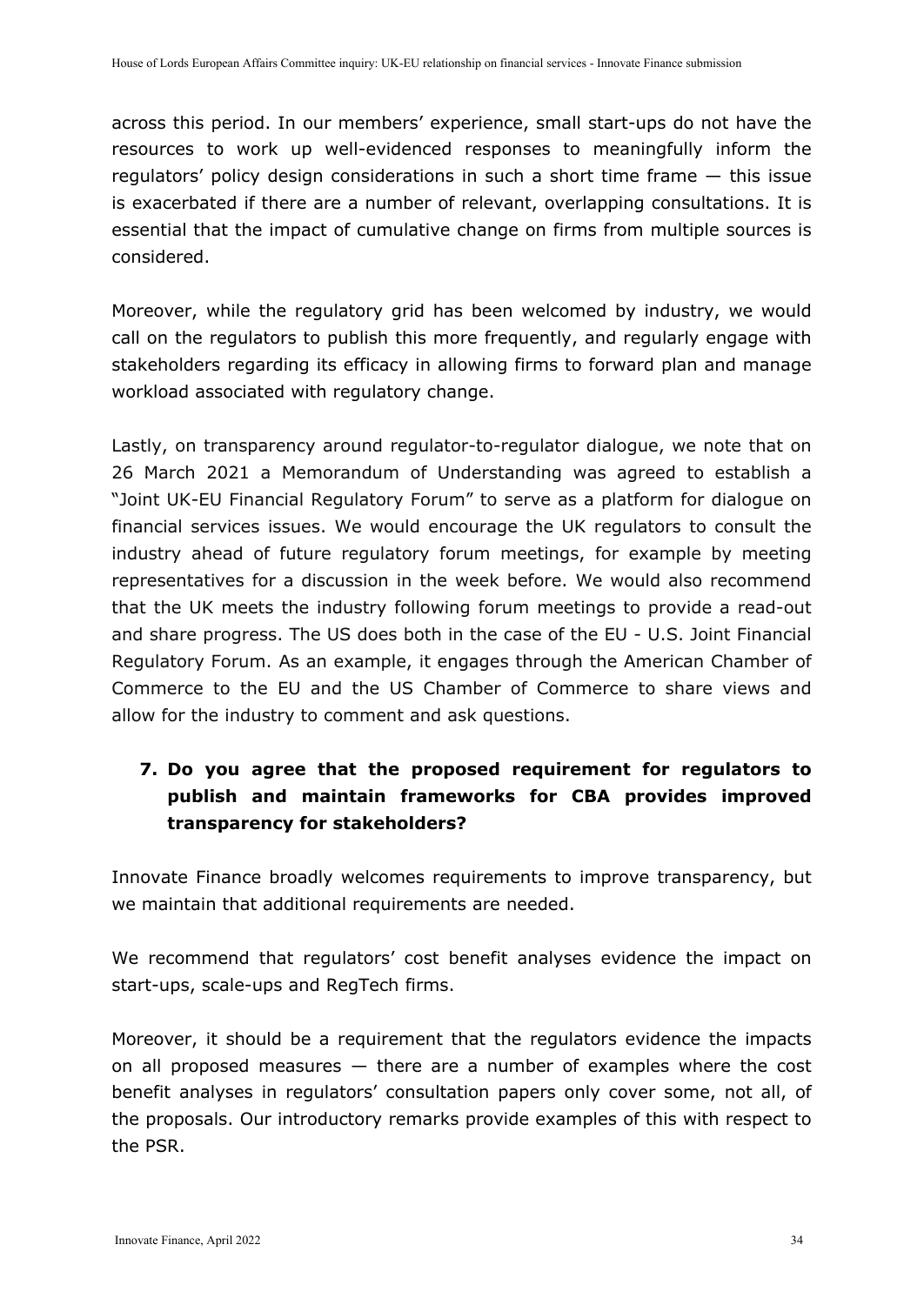To that end, we recommend that a formalised, cross-regulator approach to cost benefit analysis is developed and applied to ensure consistency. A similar approach to HMT's Green Book<sup>20</sup> could be adopted, for example.

Further, the extent to which each statutory objectives and/or 'have regards' have played into policy design should also be a feature of enhanced cost benefit analyses produced by the regulators.

# **8. Should the role of the new CBA Panel be to provide pre-publication comment on CBA, or to provide review of CBA post-publication?**

Innovate Finance considers there is a need for ex-ante and ex-post review of the impacts of regulatory interventions. The findings should then shape regulators' policy making in future.

A holistic view of the impact of regulatory and legislative interventions should also be considered for each industry vertical  $-$  it is essential that the impact of cumulative change on firms from multiple agencies is considered.

There is also a case for the Regulatory Policy Committee ("RPC"), or a form of RPC for financial services, to be established to provide additional accountability for better regulation principles. In other areas of regulation, the RPC provides an independent view on better regulation and how to promote this across government, ensuring due consideration is given to limiting the unnecessary burden of regulation on businesses and civil society organisations; while supporting the development of appropriate, evidence-led regulation. This model would provide an additional form of accountability and culture shift for financial regulators.

# **9. Do you agree that the proposed requirement for regulators to publish and maintain frameworks for how the regulators review their rules provides improved transparency to stakeholders?**

Innovate Finance is supportive of proposals to improve transparency for stakeholders. We would welcome additional detail on how this framework would work in practice, and how stakeholders can be assured that regulators' actions are aligned with the high-level framework set out by government.

<sup>&</sup>lt;sup>20</sup>https://assets.publishing.service.gov.uk/government/uploads/system/uploads/attachment\_data/file/9 38046/The\_Green\_Book\_2020.pdf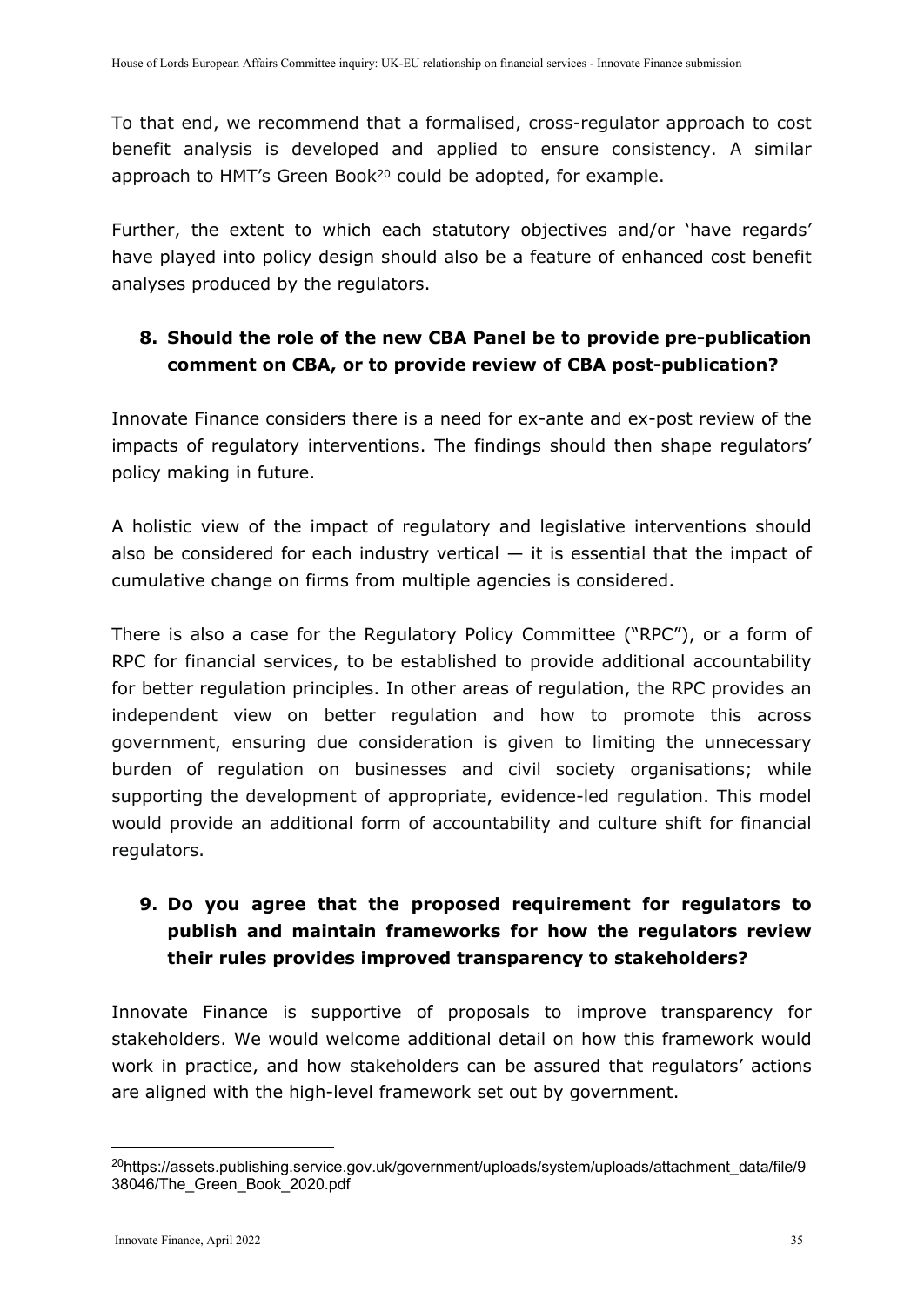We recognise that robust review of rules will be resource intensive for regulators. In this regard, we reiterate the points made in our introductory section regarding regulators' resources and capabilities. Innovate Finance recommends that regular, independent reviews of each regulator be introduced, in order to assess whether they have adequate resources, appropriately deployed. Additionally, we recommend regular, independent capability reviews of each financial services regulator take place, with additional reviews where significant remedial action is required.

# **10. Do you agree with the government's proposal to establish a new Designated Activities Regime to regulate certain activities outside the RAO?**

Innovate Finance is concerned to understand more about how the powers will work in practice, and whether this will translate to more regulatory complexity for new entrants to the UK market. Future development of activity-based rules (rather than regulated entities) could support innovation. More detail and discussion of this is needed, however, to ensure a clear understanding of how the proposals would be implemented, and to allow further consideration of consequences.

We understand that onshored legislation relating to retail consumers may not be swept up by the DAR, and it could be reserved for wholesale / B2B matters. We would welcome additional detail on this regime and the rationale for not amending the Financial Services and Markets Act (2000) and associated legislation to cover these activities.

With reference to our earlier remarks on the forthcoming consultation on the BoE and PSR's approach to payments firms, we remain concerned that growing regulatory incoherence with respect to electronic money institutions and payment institutions may develop if the DAR is applied to payments. Innovate Finance would be pleased to discuss in more detail with HMT the possible unintended consequences arising from the use of the DAR in the B2B space.

**11. Do you agree with the government's proposal for HM Treasury to have the ability to apply "have regards" and to place obligations on the regulators to make rules in relation to specific areas of regulation?**